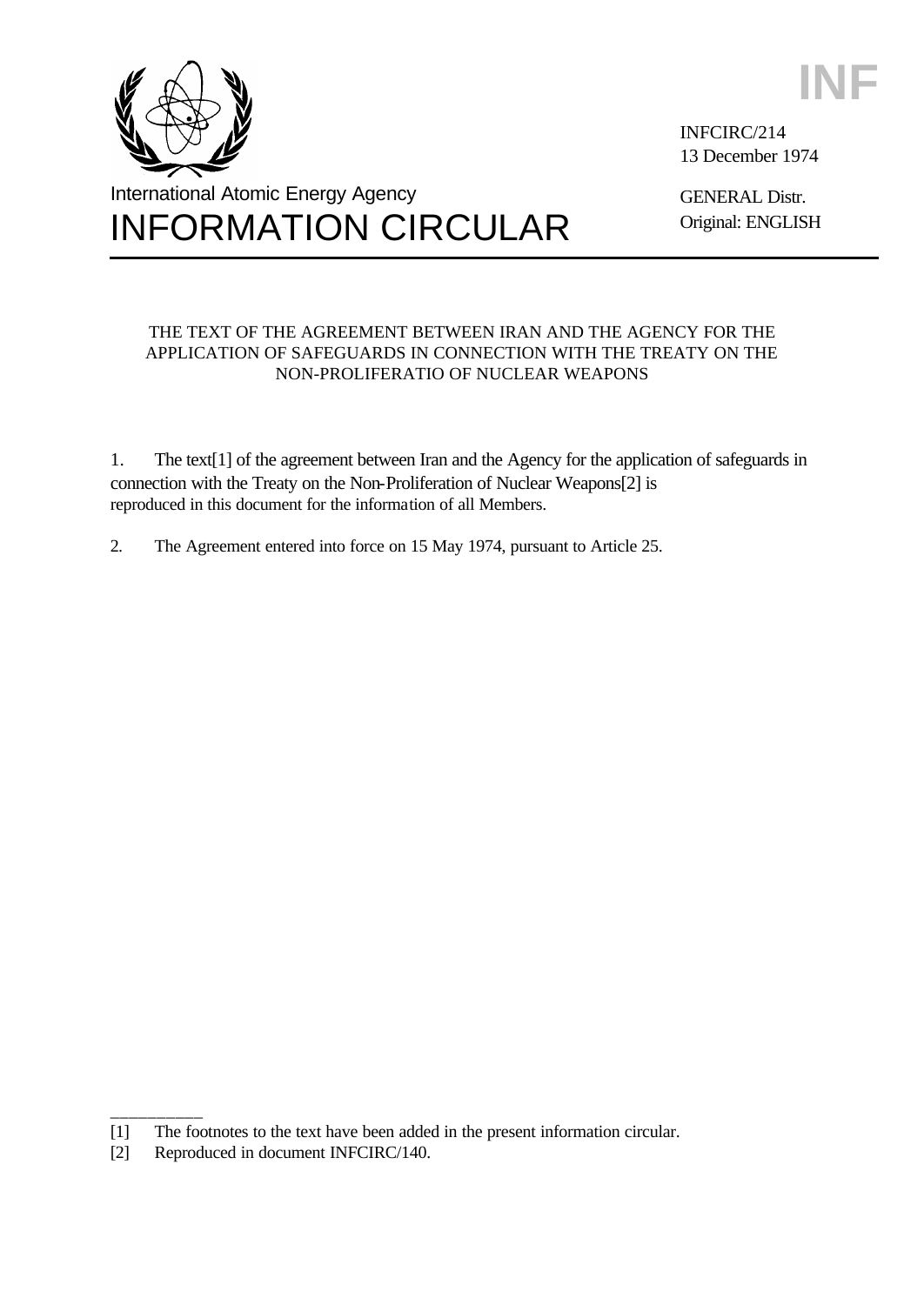# AGREEMENT BETWEEN IRAN AND THE INTERNATIONAL ATOMIC ENERGY AGENCY FOR THE APPLICATION OF SAFEGUARDS IN CONNECTION WITH THE TREATY ON THE NON-PROLIFERATION OF NUCLEAR WEAPONS

WHEREAS Iran is a party to the Treaty on the Non-Proliferation of Nuclear Weapons (hereinafter referred to as "the Treaty")[2] opened for signature at London, Moscow and Washington on 1 July 1968 and which entered into force on 5 March 1970:

WHEREAS paragraph 1 of Article III of the Treaty reads as follows:

"Each non-nuclear-weapon State Party to the Treaty undertakes to accept safeguards, as set forth in an agreement to be negotiated and concluded with the International Atomic Energy Agency in accordance with the Statute of the International Atomic Energy Agency and the Agency's safeguards system, for the exclusive purpose of verification of the fulfilment of its obligations assumed under this Treaty with a view to preventing diversion of nuclear energy from peaceful uses to nuclear weapons or other nuclear explosive devices. Procedures for the safeguards required by this Article shall be followed with respect to source or special fissionable material whether it is being produced, processed or used in any principal nuclear facility or is outside any such facility. The safeguards required by this Article shall be applied on all source or special fissionable material in all peaceful nuclear activities within the territory of such State, under its jurisdiction, or carried out under its control anywhere".

WHEREAS the International Atomic Energy Agency (hereinafter referred to as "the Agency") is authorized, pursuant to Article III of its Statute, to conclude such agreements;

NOW THEREFORE the Government of Iran and the Agency have agreed as follows:

#### PART I

#### BASIC UNDERTAKING

#### Article 1

The Government of Iran undertakes, pursuant to paragraph 1 of Article III of the Treaty, to accept safeguards, in accordance with the terms of this Agreement, on all source or special fissionable material in all peaceful nuclear activities within its territory, under its jurisdiction or carried out under its control anywhere, for the exclusive purpose of verifying that such material is not diverted to nuclear weapons or other nuclear explosive devices.

#### APPLICATION OF SAFEGUARDS

#### Article 2

The Agency shall have the right and the obligation to ensure that safeguards will be applied, in accordance with the terms of this Agreement, on all source or special fissionable material in all peaceful nuclear activities within the territory of Iran, under its jurisdiction or carried out under its control anywhere, for the exclusive purpose of verifying that such material is not diverted to nuclear weapons or other nuclear explosive devices.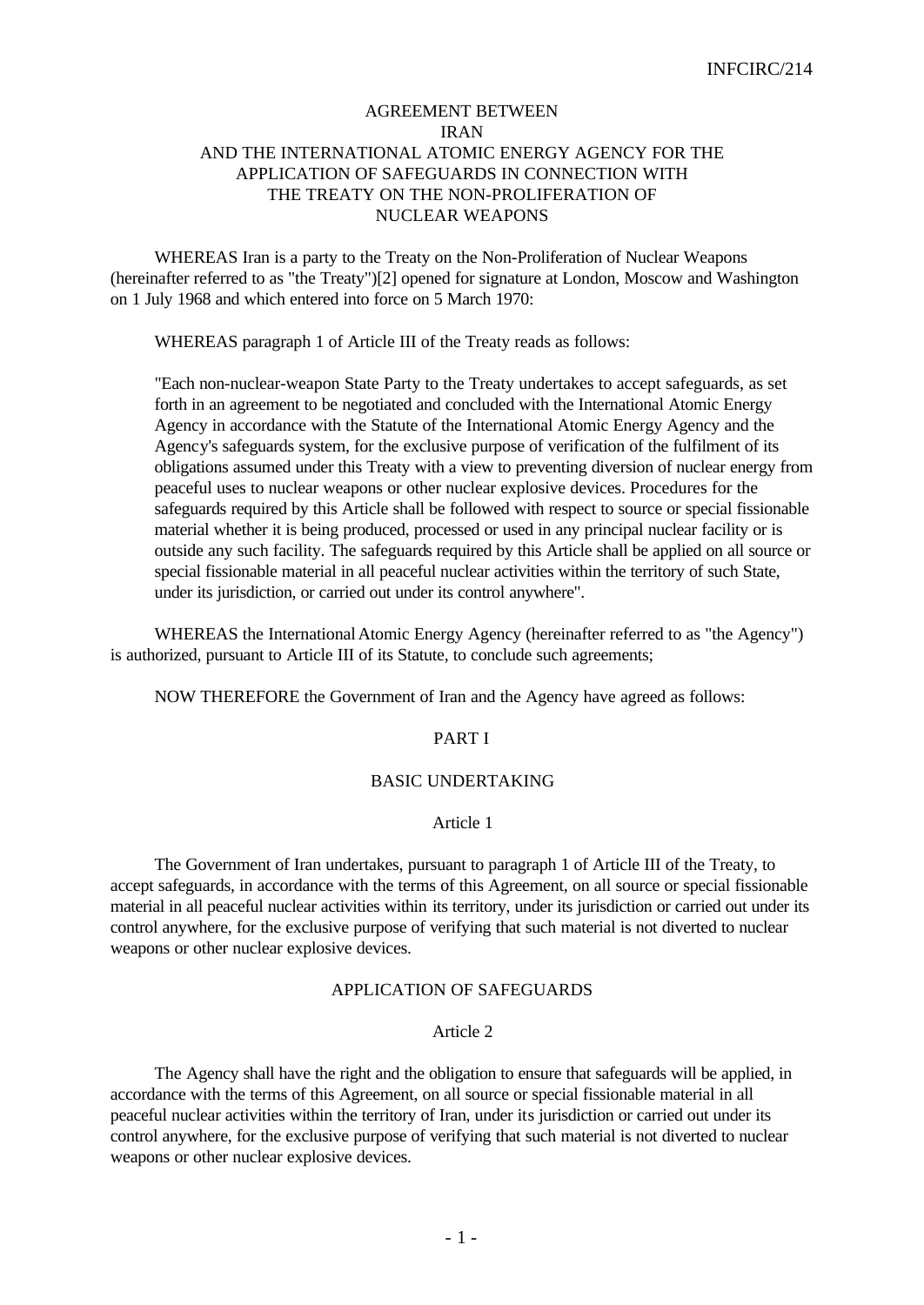### CO-OPERATION BETWEEN THE GOVERNMENT OF IRAN AND THE AGENCY

#### Article 3

The Government of Iran and the Agency shall co-operate to facilitate the implementation of the safeguards provided for in this Agreement.

#### IMPLEMENTATION OF SAFEGUARDS

#### Article 4

The safeguards provided for in this Agreement shall be implemented in a manner designed:

- (a) To avoid hampering the economic and technological development of Iran or international co-operation in the field of peaceful nuclear activities, including international exchange of nuclear material;
- (b) To avoid undue interference in Iran's peaceful nuclear activities, and in particular in the operation of facilities; and
- (c) To be consistent with prudent management practices required for the economic and safe conduct of nuclear activities.

#### Article 5

- (a) The Agency shall take every precaution to protect commercial and industrial secrets and other confidential information coming to its knowledge in the implementation of this Agreement.
- (b) (i) The Agency shall not publish or communicate to any State, organization or person any information obtained by it in connection with the implementation of this Agreement, except that specific information relating to the implementation thereof may be given to the Board of Governors of the Agency (hereinafter referred to as "the Board") and to such Agency staff members as require such knowledge by reason of their official duties in connection with safeguards, but only to the extent necessary for the Agency to fulfil its responsibilities in implementing this Agreement.
	- (ii) Summarized information on nuclear material subject to safeguards under this Agreement may be published upon decision of the Board if the States directly concerned agree thereto.

#### Article 6

- (a) The Agency shall, in implementing safeguards pursuant to this Agreement, take full account of technological developments in the field of safeguards, and shall make every effort to ensure optimum cost-effectiveness and the application of the principle of safeguarding effectively the flow of nuclear material subject to safeguards under this Agreement by use of instruments and other techniques at certain strategic points to the extent that present or future technology permits.
- (b) In order to ensure optimum cost-effectiveness, use shall be made, for example, of such means as:
	- (i) Containment as a means of defining material balance areas for accounting purposes;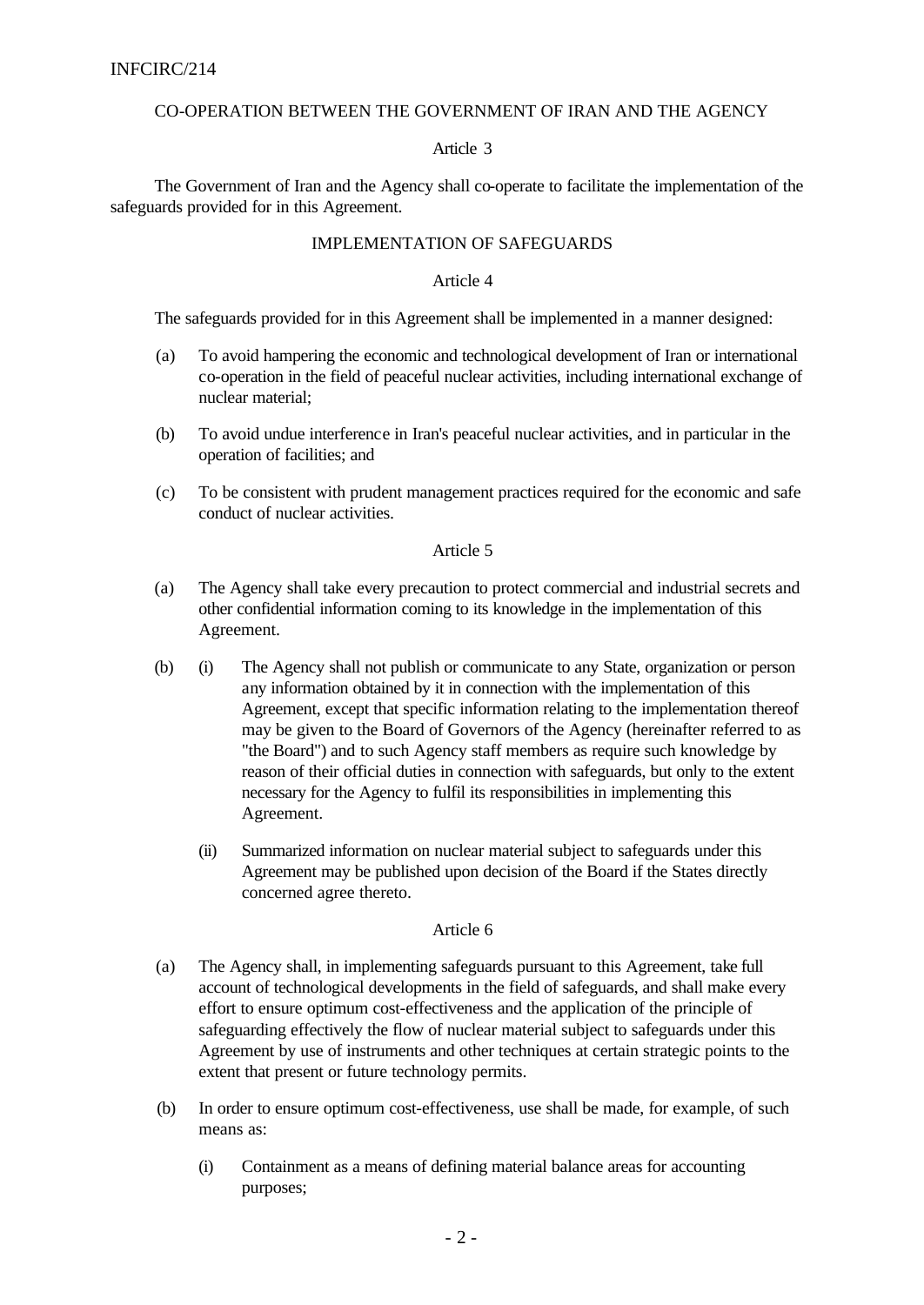- (ii) Statistical techniques and random sampling in evaluating the flow of nuclear material, and
- (iii) Concentration of verification procedures on those stages in the nuclear fuel cycle involving the production, processing, use or storage of nuclear material from which nuclear weapons or other nuclear explosive devices could readily be made, and minimization of verification procedures in respect of other nuclear material, on condition that this does not hamper the Agency in applying safeguards under this Agreement.

# NATIONAL SYSTEM OF MATERIALS CONTROL

#### Article 7

- (a) The Government of Iran shall establish and maintain a system of accounting for and control of all nuclear material subject to safeguards under this Agreement.
- (b) The Agency shall apply safeguards in such a manner as to enable it to verify, in ascertaining that there has been no diversion of nuclear material from peaceful uses to nuclear weapons or other nuclear explosive devices, findings of Iran's system. The Agency's verification shall include, inter alia, independent measurements and observations conducted by the Agency in accordance with the procedures specified in Part II of this Agreement. The Agency, in its verification, shall take due account of the technical effectiveness of Iran's system.

# PROVISION OF INFORMATION TO THE AGENCY

# Article 8

- (a) In order to ensure the effective implementation of safeguards under this Agreement, the Government of Iran shall, in accordance with the provisions set out in Part II of this Agreement, provide the Agency with information concerning nuclear material subject to safeguards under this Agreement and the features of facilities relevant to safeguarding such material.
- (b) (i) The Agency shall require only the minimum amount of information and data consistent with carrying out its responsibilities under this Agreement.
	- (ii) Information pertaining to facilities shall be the minimum necessary for safe-guarding nuclear material subject to safeguards under this Agreement.
- (c) If the Government of Iran so requests, the Agency shall be prepared to examine on premises of Iran design information which the Government of Iran regards as being of particular sensitivity. Such information need not be physically transmitted to the Agency provided that it remains readily available for further examination by the Agency on premises of Iran.

#### AGENCY INSPECTORS

#### Article 9

- (a) (i) The Agency shall secure the consent of the Government of Iran to the designation of Agency inspectors to Iran.
	- (ii) If the Government of Iran, either upon proposal of a designation or at any other time after a designation has been made, objects to the designation, the Agency shall propose to the Government of Iran an alternative designation or designations.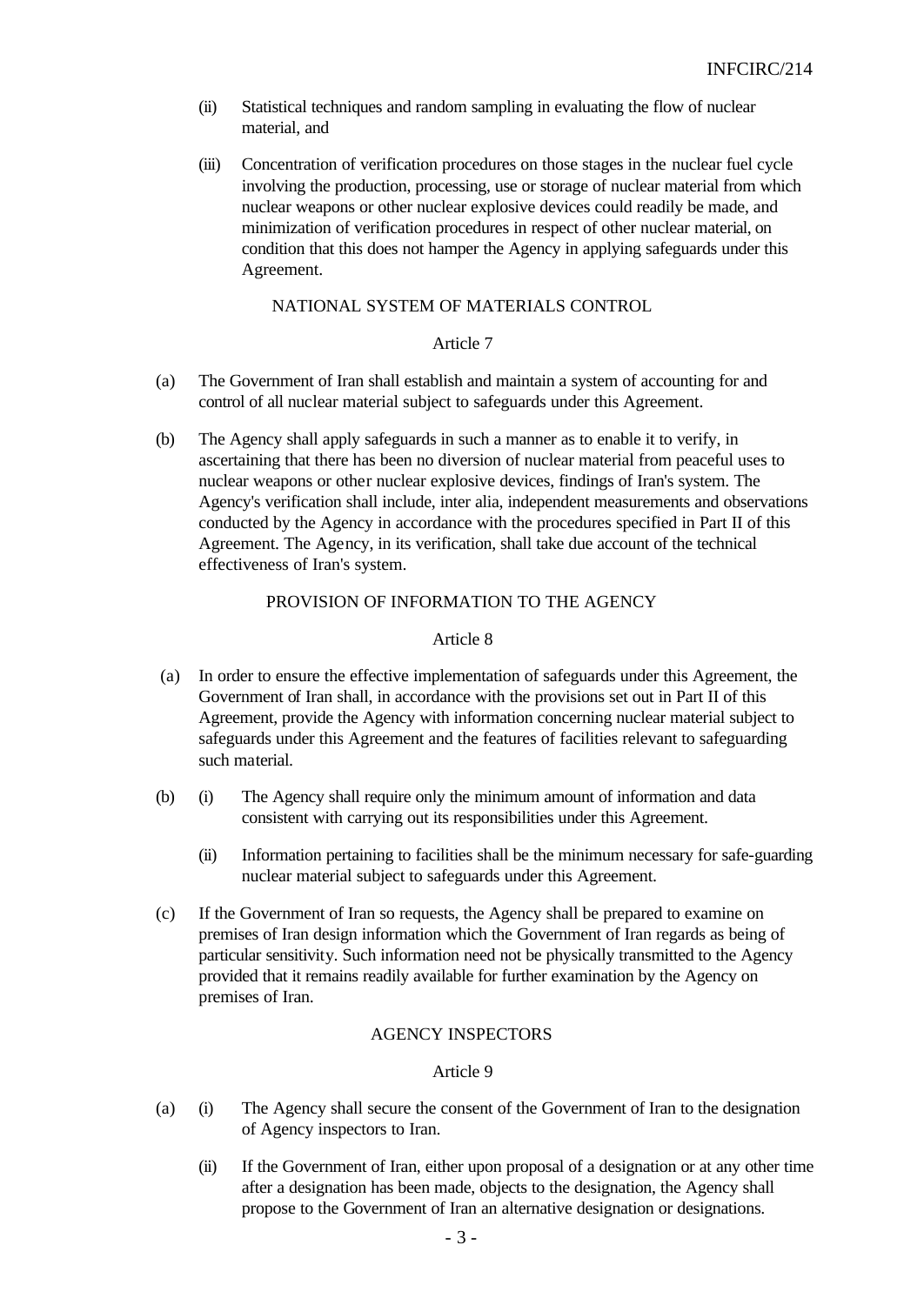# INFCIRC/214

- (iii) If, as a result of the repeated refusal of the Government of Iran to accept the designation of Agency inspectors, inspections to be conducted under this Agreement would be impeded, such refusal shall be considered by the Board, upon referral by the Director General of the Agency (hereinafter referred to as "the Director General"), with a view to its taking appropriate action.
- (b) The Government of Iran shall take the necessary steps to ensure that Agency inspectors can effectively discharge their functions under this Agreement.
- (c) The visits and activities of Agency inspectors shall be so arranged as:
	- (i) To reduce to a minimum the possible inconvenience and disturbance to the Government of Iran and to the peaceful nuclear activities inspected; and
	- (ii) To ensure protection of industrial secrets or any other confidential information coming to the inspectors' knowledge.

# PRIVILEGES AND IMMUNITIES

#### Article 10

The Government of Iran shall accord to the Agency (including its property, funds and assets) and to its inspectors and other officials, performing functions under this Agreement, the same privileges and immunities as those set forth in the relevant provisions of the Agreement on the Privileges and Immunities of the International Atomic Energy Agency[3].

#### TERMINATION OF SAFEGUARDS

Article 11 Consumption or dilution of nuclear material

Safeguards shall terminate on nuclear material upon determination by the Agency that the material has been consumed, or has been diluted in such a way that it is no longer usable for any nuclear activity relevant from the point of view of safeguards, or has become practically irrecoverable.

> Article 12 Transfer of nuclear material out of Iran

The Government of Iran shall give the Agency advance notification of intended transfers of nuclear material subject to safeguards under this Agreement out of Iran, in accordance with the provisions set out in Part II of this Agreement. The Agency shall terminate safeguards on nuclear material under this Agreement when the recipient State has assumed responsibility therefor, as provided for in Part II of this Agreement. The Agency shall maintain records indicating each transfer and, where applicable, the re-application of safeguards to the transferred nuclear material.

#### Article 13

#### Provisions relating to nuclear material to be used in non-nuclear activities

Where nuclear material subject to safeguards under this Agreement is to be used in non-nuclear activities, such as the production of alloys or ceramics, the Government of Iran shall agree with the Agency, before the material is so used, on the circumstances under which the safeguards on such material may be terminated.

[3] **INFCIRC/9/Rev. 2.** 

\_\_\_\_\_\_\_\_\_\_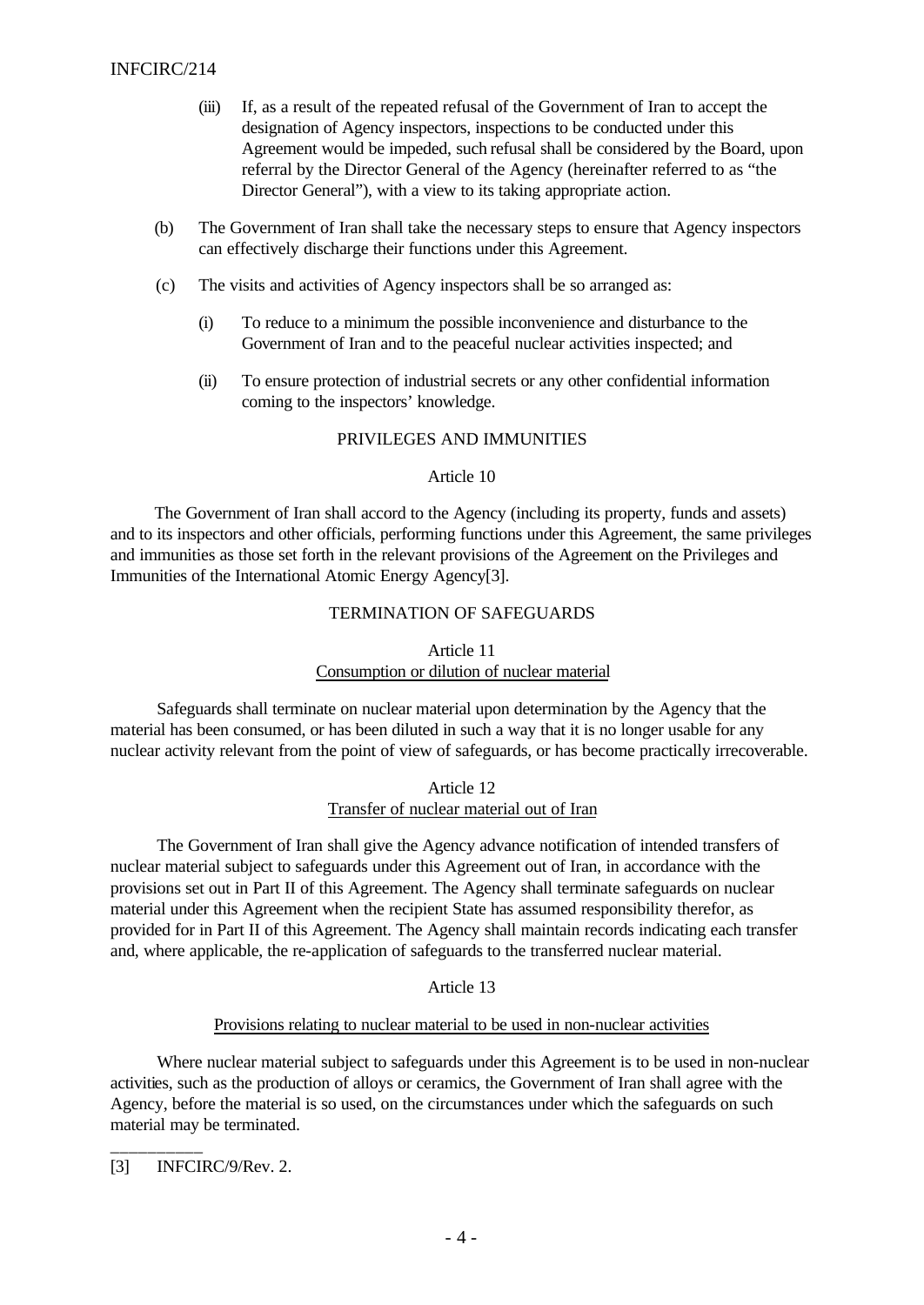# NON-APPLICATION OF SAFEGUARDS TO NUCLEAR MATERIAL TO BE USED IN NON-PEACEFUL ACTIVITIES

#### Article 14

If the Government of Iran intends to exercise its discretion to use nuclear material which is required to be safeguarded under this Agreement in a nuclear activity which does not require the application of safeguards under this Agreement, the following procedures shall apply:

- (a) The Government of Iran shall inform the Agency of the activity, making it clear:
	- (i) That the use of the nuclear material in a non-proscribed military activity will not be in conflict with an undertaking the Government of Iran may have given and in respect of which Agency safeguards apply, that the material will be used only in a peaceful nuclear activity; and
	- (ii) That during the period of non-application of safeguards the nuclear material will not be used for the production of nuclear weapons or other nuclear explosive devices;
- (b) The Government of Iran and the Agency shall make an arrangement so that, only while the nuclear material is in such an activity, the safeguards provided for in this Agreement will not be applied. The arrangement shall identify, to the extent possible, the period or circumstances during which safeguards will not be applied. In any event, the safeguards provided for in this Agreement shall apply again as soon as the nuclear material is reintroduced into a peaceful nuclear activity. The Agency shall be kept informed of the total quantity and composition of such unsafeguarded material in Iran and of any export of such material; and
- (c) Each arrangement shall be made in agreement with the Agency. Such agreement shall be given as promptly as possible and shall relate only to such matters as, inter alia, temporal and procedural provisions and reporting arrangements, but shall not involve any approval or classified knowledge of the military activity or relate to the use of the nuclear material therein.

#### FINANCE

#### Article 15

The Government of Iran and the Agency will bear the expenses incurred by them in implementing their respective responsibilities under this Agreement. However, if the Government of Iran or persons under its jurisdiction incur extraordinary expenses as a result of a specific request by the Agency, the Agency shall reimburse such expenses provided that it has agreed in advance to do so. In any case the Agency shall bear the cost of any additional measuring or sampling which inspectors may request.

#### THIRD PARTY LIABILITY FOR NUCLEAR DAMAGE

#### Article 16

The Government of Iran shall ensure that any protection against third party liability in respect of nuclear damage, including any insurance or other financial security, which may be available under its laws or regulations shall apply to the Agency and its officials for the purpose of the implementation of this Agreement, in the same way as that protection applies to nationals of Iran.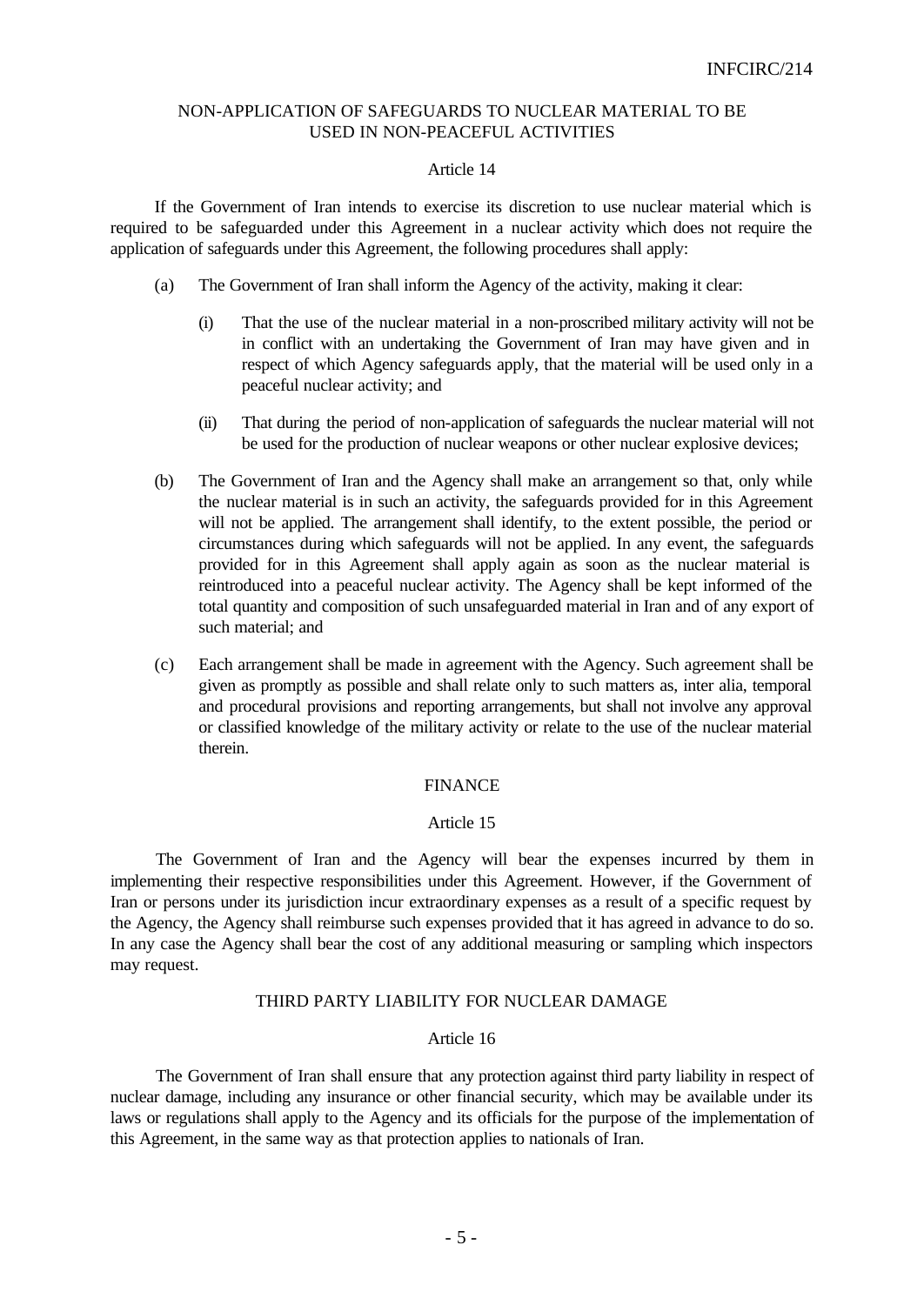# INTERNATIONAL RESPONSIBILITY

#### Article 17

Any claim by the Government of Iran against the Agency or by the Agency against the Government of Iran in respect of any damage resulting from the implementation of safeguards under this Agreement, other than damage arising out of a nuclear incident, shall be settled in accordance with international law.

# MEASURES IN RELATION TO VERIFICATION OF NON-DIVERSION

#### Article 18

If the Board, upon report of the Director General, decides that an action by the Government of Iran is essential and urgent in order to ensure verification that nuclear material subject to safeguards under this Agreement is not diverted to nuclear weapons or other nuclear explosive devices, the Board may call upon the Government of Iran to take the required action without delay, irrespective of whether procedures have been invoked pursuant to Article 22 of this Agreement for the settlement of a dispute.

#### Article 19

If the Board, upon examination of relevant information reported to it by the Director General, finds that the Agency is not able to verify that there has been no diversion of nuclear material required to be safeguarded under this Agreement, to nucle ar weapons or other nuclear explosive devices, it may make the reports provided for in paragraph C of Article XII of the Statute of the Agency (hereinafter referred to as "the Statute") and may also take, where applicable, the other measures provided for in that paragraph. In taking such action the Board shall take account of the degree of assurance provided by the safeguards measures that have been applied and shall afford the Government of Iran every reasonable opportunity to furnish the Board with any necessary reassurance.

# INTERPRETATION AND APPLICATION OF THE AGREEMENT AND SETTLEMENT OF DISPUTES

#### Article 20

The Government of Iran and the Agency shall, at the request of either, consult about any question arising out of the interpretation or application of this Agreement.

### Article 21

The Government of Iran shall have the right to request that any question arising out of the interpretation or application of this Agreement be considered by the Board. The Board shall invite the Government of Iran to partic ipate in the discussion of any such question by the Board.

#### Article 22

Any dispute arising out of the interpretation or application of this Agreement, except a dispute with regard to a finding by the Board under Article 19 or an action taken by the Board pursuant to such a finding, which is not settled by negotiation or another procedure agreed to by the Government of Iran and the Agency shall, at the request of either, be submitted to an arbitral tribunal composed as follows: the Government of Iran and the Agency shall each designate one arbitrator, and the two arbitrators so designated shall elect a third, who shall be the Chairman. If, within thirty days of the request for arbitration, either the Government of Iran or the Agency has not designated an arbitrator, either the Government of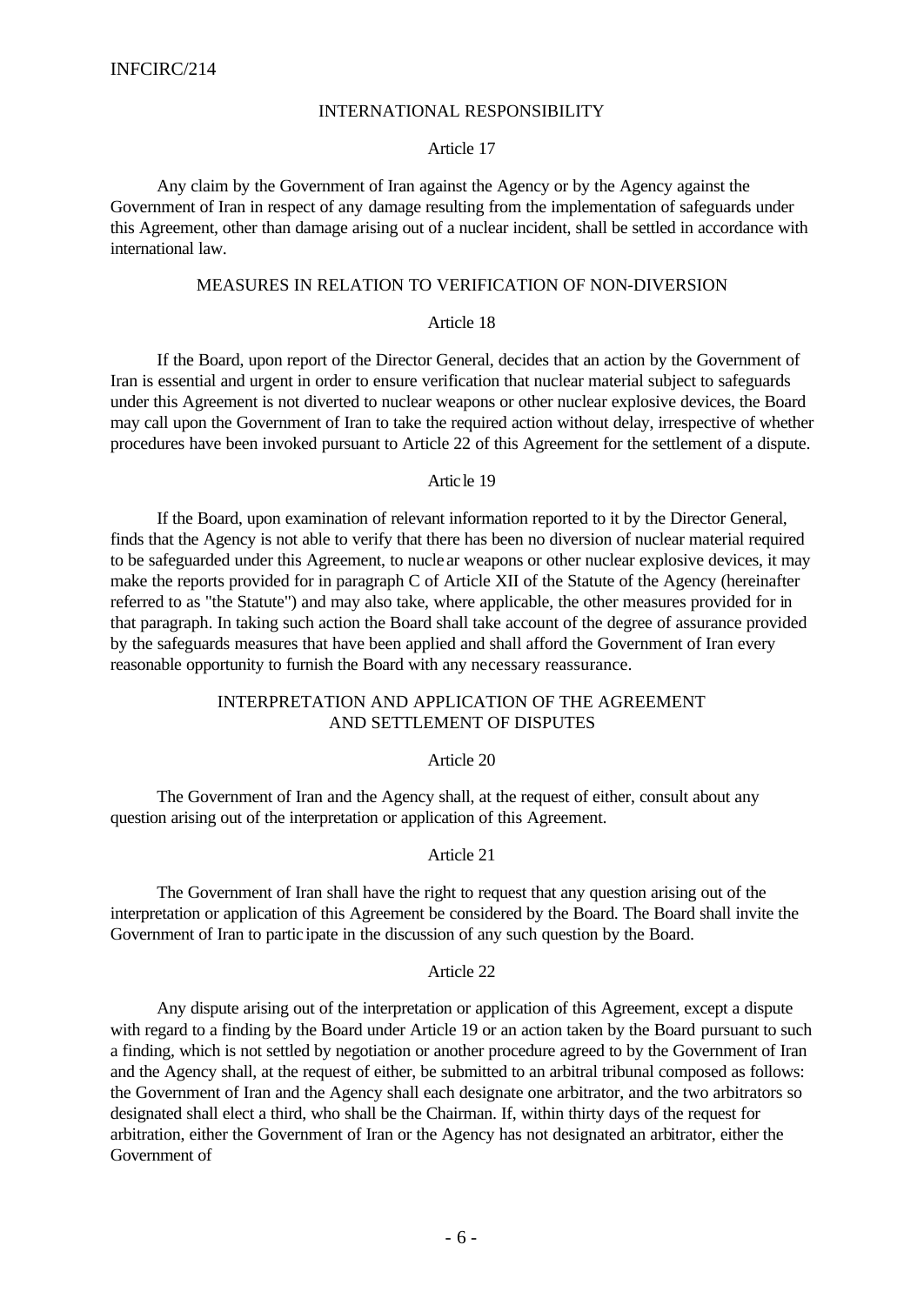Iran or the Agency may request the President of the International Court of Justice to appoint an arbitrator. The same procedure shall apply if, within thirty days of the designation or appointment of the second arbitrator, the third arbitrator has not been elected. A majority of the members of the arbitral tribunal shall constitute a quorum, and all decisions shall require the concurrence of two arbitrators. The arbitral procedure shall be fixed by the tribunal. The decisions of the tribunal shall be binding on the Government of Iran and the Agency.

# SUSPENSION OF APPLICATION OF AGENCY SAFEGUARDS UNDER OTHER AGREEMENTS

#### Article 23

The application of Agency safeguards in Iran under other safeguards agreements with the Agency shall be suspended while this Agreement is in force; provided, however, that Iran's undertaking in those and other agreements not to use items which are subject thereto in such a way as to further any military purpose shall continue to apply.[4]

#### AMENDMENT OF THE AGREEMENT

#### Article 24

- (a) The Government of Iran and the Agency shall, at the request of either, consult each other on amendment to this Agreement.
- (b) All amendments shall require the agreement of the Government of Iran and the Agency.
- (c) Amendments to this Agreement shall enter into force in the same conditions as entry into force of the Agreement itself.
- (d) The Director General shall promptly inform all Member States of the Agency of any amendment to this Agreement.

#### ENTRY INTO FORCE AND DURATION

#### Article 25

This Agreement shall enter into force on the date upon which the Agency receives from the Government of Iran written notification that Iran's statutory and constitutional requirements for entry into force have been met. The Director General shall promptly inform all Member States of the Agency of the entry into force of this Agreement.

#### Article 26

This Agreement shall remain in force as long as Iran is party to the Treaty.

# PART II

#### INTRODUCTION

#### Article 27

The purpose of this part of the Agreement is to specify the procedures to be applied in the implementation of the safeguards provisions of Part I.

\_\_\_\_\_\_\_\_\_\_

<sup>[4]</sup> In relation to this provision, see documents INFCIRC/97/Mod.1 and INFCIRC/127/Mod.1.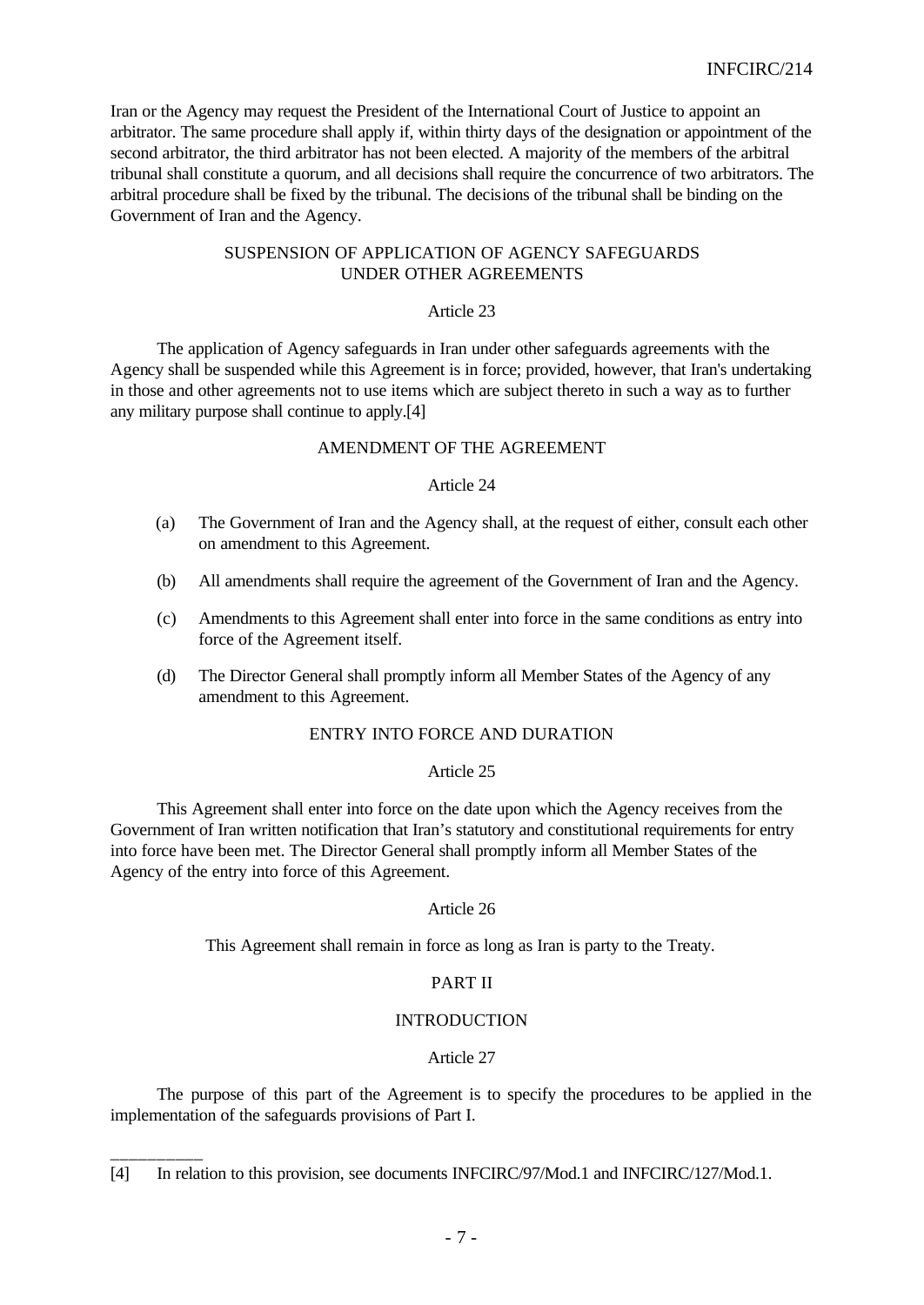# OBJECTIVE OF SAFEGUARDS

#### Article 28

The objective of the safeguards procedures set forth in this part of the Agreement is the timely detection of diversion of significant quantities of nuclear material from peaceful nuclear activities to the manufacture of nuclear weapons or of other nuclear explosive devices or for purposes unknown, and deterrence of such diversion by the risk of early detection.

#### Article 29

For the purpose of achieving the objective set forth in Article 28, material accountancy shall be used as a safeguards measure of fundamental importance, with containment and surveillance as important complementary measures.

#### Article 30

The technical conclusion of the Agency's verification activities shall be a statement, in respect of each material balance area, of the amount of material unaccounted for over a specific period, and giving the limits of accuracy of the amounts stated.

# NATIONAL SYSTEM OF ACCOUNTING FOR AND CONTROL OF NUCLEAR MATERIAL

#### Article 31

Pursuant to Article 7 the Agency, in carrying out its verification activities, shall make full use of Iran's system of accounting for and control of all nuclear material subject to safeguards under this Agreement and shall avoid unnecessary duplication of Iran's accounting and control activities.

#### Article 32

Iran's system of accounting for and control of all nuclear material subject to safeguards under this Agreement shall be based on a structure of material balance areas, and shall make provision, as appropriate and specified in the Subsidiary Arrangements, for the establishment of such measures as:

- (a) A measurement system for the determination of the quantities of nuclear material received, produced, shipped, lost or otherwise removed from inventory, and the quantities on inventory;
- (b) The evaluation of precision and accuracy of measurements and the estimation of measurement uncertainty;
- (c) Procedures for identifying, reviewing and evaluating differences in shipper/receiver measurements;
- (d) Procedures for taking a physical inventory;
- (e) Procedures for the evaluation of accumulations of unmeasured inventory and unmeasured losses;
- (f) A system of records and reports showing, for each material balance area, the inventory of nuclear material and the changes in that inventory including receipts into and transfers out of the material balance area;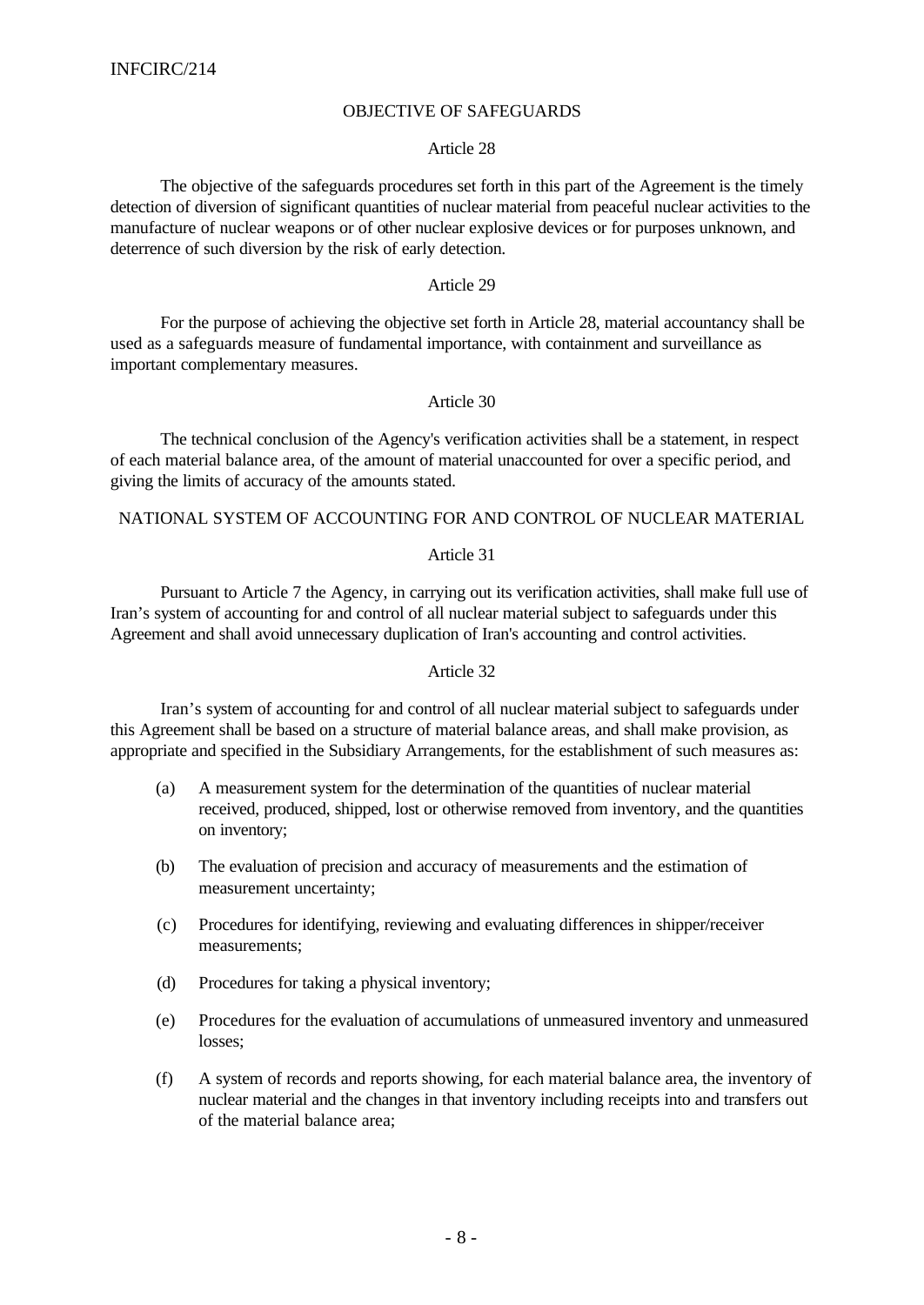- (g) Provisions to ensure that the accounting procedures and arrangements are being operated correctly; and
- (h) Procedures for the provision of reports to the Agency in accordance with Articles 59-69.

# STARTING POINT OF SAFEGUARDS

#### Article 33

Safeguards under this Agreement shall not apply to material in mining or ore processing activities.

#### Article 34

- (a) When any material containing uranium or thorium which has not reached the stage of the nuclear fuel cycle described in paragraph (c) is directly or indirectly exported to a nonnuclear-weapon State, the Government of Iran shall inform the Agency of its quantity, composition and destination, unless the material is exported for specifically non-nuclear purposes;
- (b) When any material containing uranium or thorium which has not reached the stage of the nuclear fuel cycle described in paragraph (c) is imported, the Government of Iran shall inform the Agency of its quantity and composition, unless the material is imported for specifically non-nuclear purposes; and
- (c) When any nuclear material of a composition and purity suitable for fuel fabrication or for isotopic enrichment leaves the plant or the process stage in which it has been produced, or when such nuclear material, or any other nuclear material produced at a later stage in the nuclear fuel cycle, is imported into Iran, the nuclear material shall become subject to the other safeguards procedures specified in this Agreement.

#### TERMINATION OF SAFEGUARDS

#### Article 35

- (a) Safeguards shall terminate on nuclear material subject to safeguards under this Agreement, under the conditions set forth in Article 11. Where the conditions of that Article are not met, but the Government of Iran considers that the recovery of safeguarded nuclear material from residues is not for the time being practicable or desirable, the Government of Iran and the Agency shall consult on the appropriate safeguards measures to be applied.
- (b) Safeguards shall terminate on nuclear material subject to safeguards under this Agreement, under the conditions set forth in Article 13, provided that the Government of Iran and the Agency agree that such nuclear material is practicably irrecoverable.

# EXEMPTIONS FROM SAFEGUARDS

# Article 36

At the request of the Government of Iran, the Agency shall exempt nuclear material from safeguards, as follows:

(a) Special fissionable material, when it is used in gram quantities or less as a sensing component in instruments;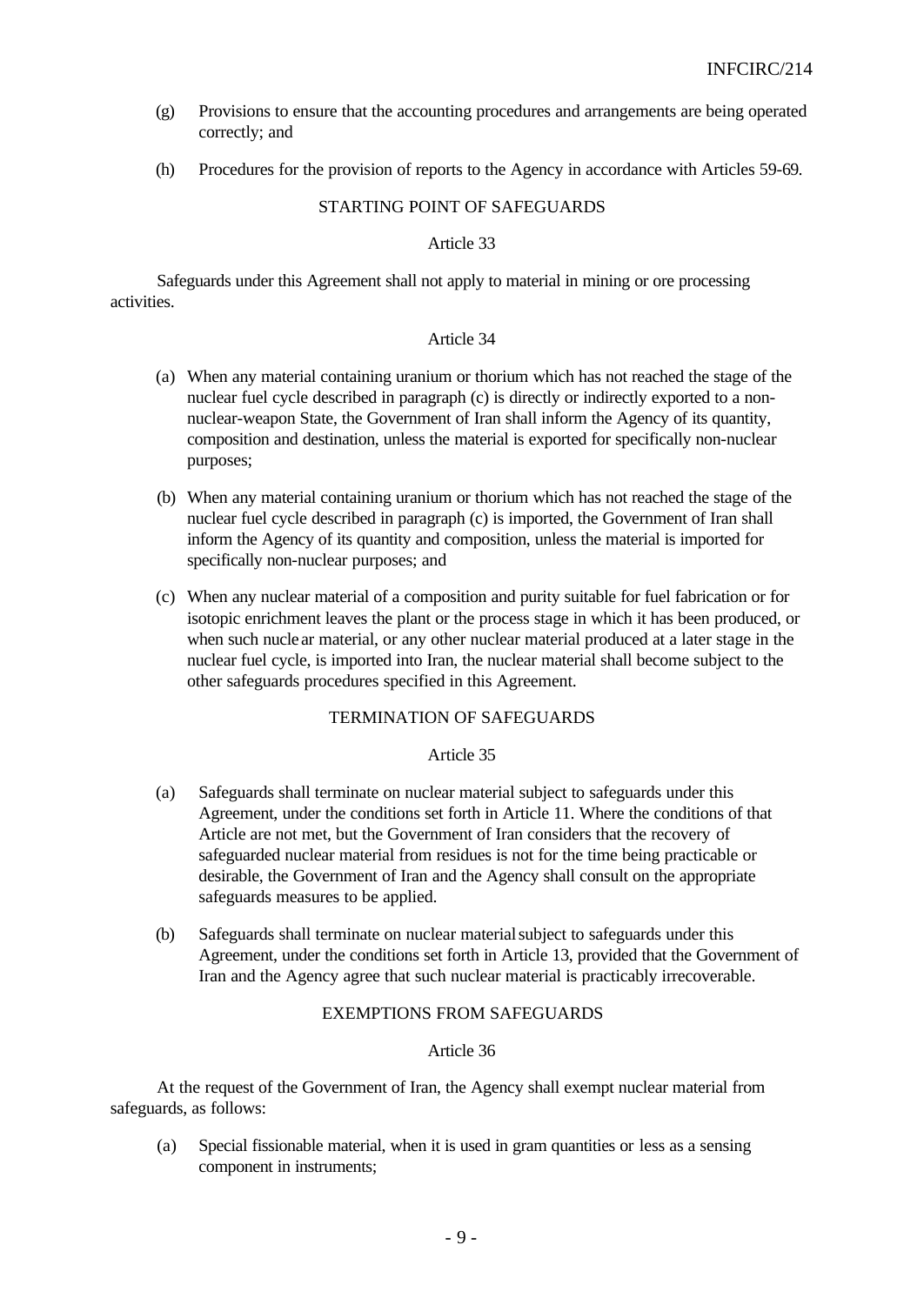- (b) Nuclear material, when it is used in non-nuclear activities in accordance with Article 13, if such nuclear material is recoverable; and
- (c) Plutonium with an isotopic concentration of plutoniurrr-238 exceeding 80%.

At the request of the Government of Iran the Agency shall exempt from safeguards nuclear material that would otherwise be subject to safeguards, provided that the total quantity of nuclear material which has been exempted in Iran in accordance with this Article may not at any time exceed:

- (a) One kilogram in total of special fissionable material, which may consist of one or more of the following:
	- (i) Plutonium;
	- (ii) Uranium with an enrichment of 0. 2 (20%) and above, taken account of by multiplying its weight by its enrichment; and
	- (iii) Uranium with an enrichment below 0.2 (20%) and above that of natural uranium, taken account of by multiplying its weight by five times the square of its enrichment;
- (b) Ten metric tons in total of natural uranium and depleted uranium with an enrichment above 0. 005 (0. 50/6);
- (c) Twenty metric tons of depleted uranium with an enrichment of 0. 005 (0. 50/6) or below; and
- (d) Twenty metric tons of thorium;

or such greater amounts as may be specified by the Board for uniform application.

#### Article 38

If exempted nuclear material is to be processed or stored together with nuclear material subject to safeguards under this Agreement, provision shall be made for the reapplication of safeguards thereto.

# SUBSIDIARY ARRANGEMENTS

#### Article 39

The Government of Iran and the Agency shall make Subsidiary Arrangements which shall specify in detail, to the extent necessary to permit the Agency to fulfil its responsibilities under this Agreement in an effective and efficient manner, how the procedures laid down in this Agreement are to be applied. The Subsidiary Arrangements may be extended or changed by agreement between the Government of Iran and the Agency without amendment of this Agreement.

# Article 40

The Subsidiary Arrangements shall enter into force at the same time as, or as soon as possible after, the entry into force of this Agreement. The Government of Iran and the Agency shall make every effort to achieve their entry into force within ninety days of the entry into force of this Agreement; an extension of that period shall require agreement between the Government of Iran and the Agency. The Government of Iran shall provide the Agency promptly with the information required for completing the Subsidiary Arrangements.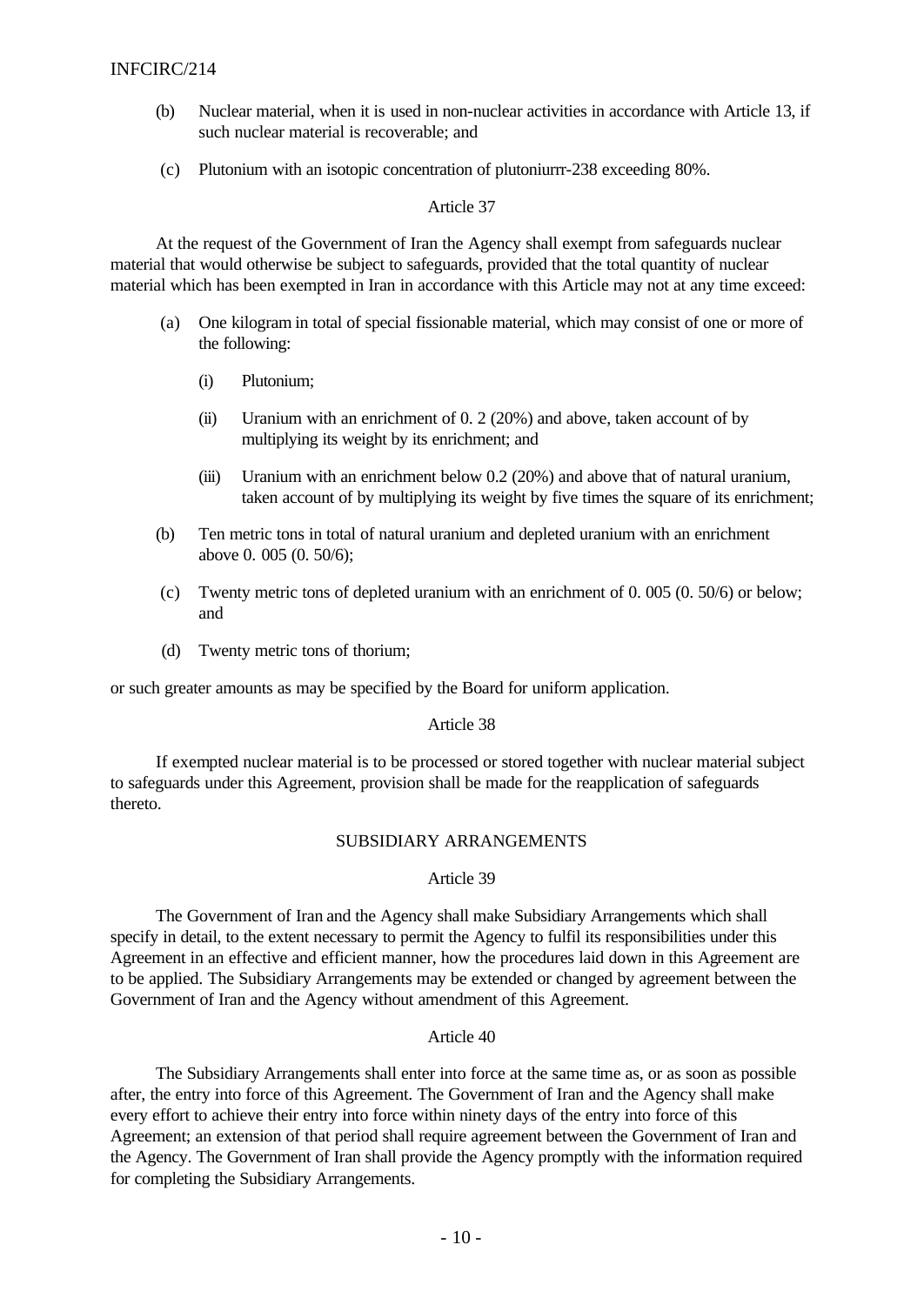Upon the entry into force of this Agreement, the Agency shall have the right to apply the procedures laid down therein in respect of the nuclear material listed in the inventory provided for in Article 41, even if the Subsidiary Arrangements have not yet entered into force.

## INVENTORY

#### Article 41

On the basis of the initial report referred to in Article 62, the Agency shall establish a unified inventory of all nuclear material in Iran subject to safeguards under this Agreement, irrespective of its origin, and shall maintain this inventory on the basis of subsequent reports and of the results of its verification activities. Copies of the inventory shall be made available to the Government of Iran at intervals to be agreed.

#### DESIGN INFORMATION

#### General provisions

#### Article 42

Pursuant to Article 8, design information in respect of existing facilities shall be provided to the Agency during the discussion of the Subsidiary Arrangements. The time limits for the provision of design information in respect of the new facilities shall be specified in the Subsidiary Arrangements and such information shall be provided as early as possible before nuclear material is introduced into a new facility.

#### Article 43

The design information to be provided to the Agency shall include, in respect of each facility, when applicable:

- (a) The identification of the facility, stating its general character, purpose, nominal capacity and geographic location, and the name and address to be used for routine business purposes;
- (b) A description of the general arrangement of the facility with reference, to the extent feasible, to the form, location and flow of nuclear material and to the general layout of important items of equipment which use, produce or process nuclear material;
- (c) A description of features of the facility relating to material accountancy, containment and surveillance; and
- (d) A description of the existing and proposed procedures at the facility for nuclear material accountancy and control, with special reference to material balance areas established by the operator, measurements of flow and procedures for physical inventory taking.

#### Article 44

Other information relevant to the application of safeguards shall also be provided to the Agency in respect of each facility, in particular on organizational responsibility for material accountancy and control. The Government of Iran shall provide the Agency with supplementary information on the health and safety procedures which the Agency shall observe and with which the inspectors shall comply at the facility.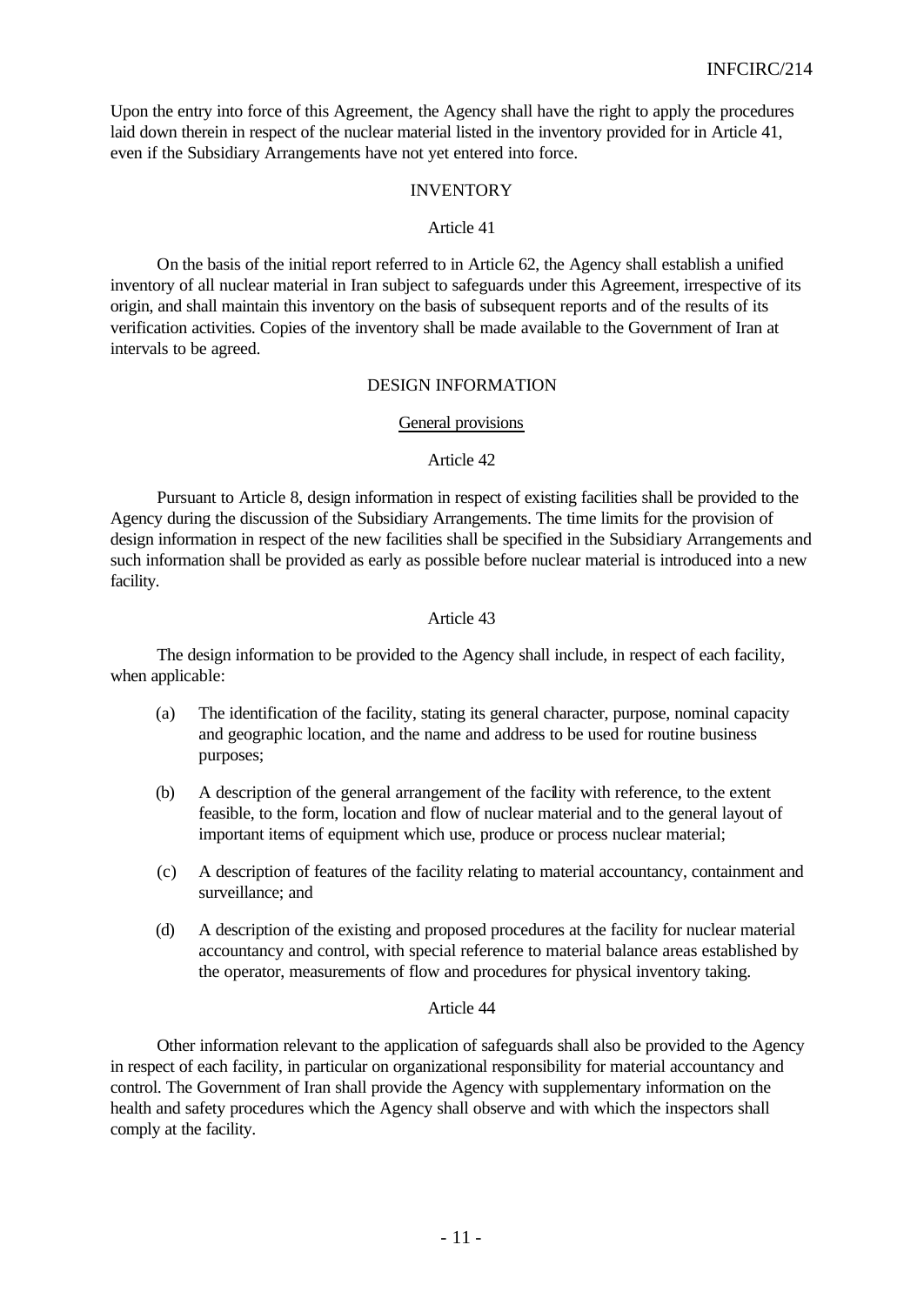The Agency shall be provided with design information in respect of a modification relevant for safeguards purposes, for examination, and shall be informed of any change in the information provided to it under Article 44, sufficiently in advance for the safeguards procedures to be adjusted when necessary.

#### Article 46

# Purposes of examination of design information

The design information provided to the Agency shall be used for the following purposes:

- (a) To identify the features of facilities and nucle ar material relevant to the application of safeguards to nuclear material in sufficient detail to facilitate verification;
- (b) To determine material balance areas to be used for Agency accounting purposes and to select those strategic points which are key measurement points and which will be used to determine flow and inventory of nuclear material, in determining such material balance areas the Agency shall, inter alia, use the following criteria:
	- (i) The size of the material balance area shall be rela ted to the accuracy with which the material balance can be established;
	- (ii) In determining the material balance area advantage shall be taken of any opportunity to use containment and surveillance to help ensure the completeness of flow measurements and thereby to simplify the application of safeguards and to concentrate measurement efforts at key measurement points;
	- (iii) A number of material balance areas in use at a facility or at distinct sites may be combined in one material balance area to be used for Agency accounting purposes when the Agency determines that this is consistent with its verification requirements; and
	- (iv) A special material balance area may be established at the request of the Government of Iran around a process step involving commercially sensitive information;
- (c) To establish the nominal timing and procedures for taking of physical inventory of nuclear material for Agency accounting purposes;
- (d) To establish the records and reports requirements and records evaluation procedures;
- (e) To establish requirements and procedures for verification of the quantity and location of nuclear material; and
- (f) To select appropriate combinations of containment and surveillance methods and techniques and the strategic points at which they are to be applied.

The results of the examination of the design information shall be included in the Subsidiary Arrangements.

#### Article 47

# Re-examination of design information

Design information shall be re-examined in the light of changes in operating conditions, of developments in safeguards technology or of experience in the application of verification procedures, with a view to modifying the action the Agency has taken pursuant to Article 46.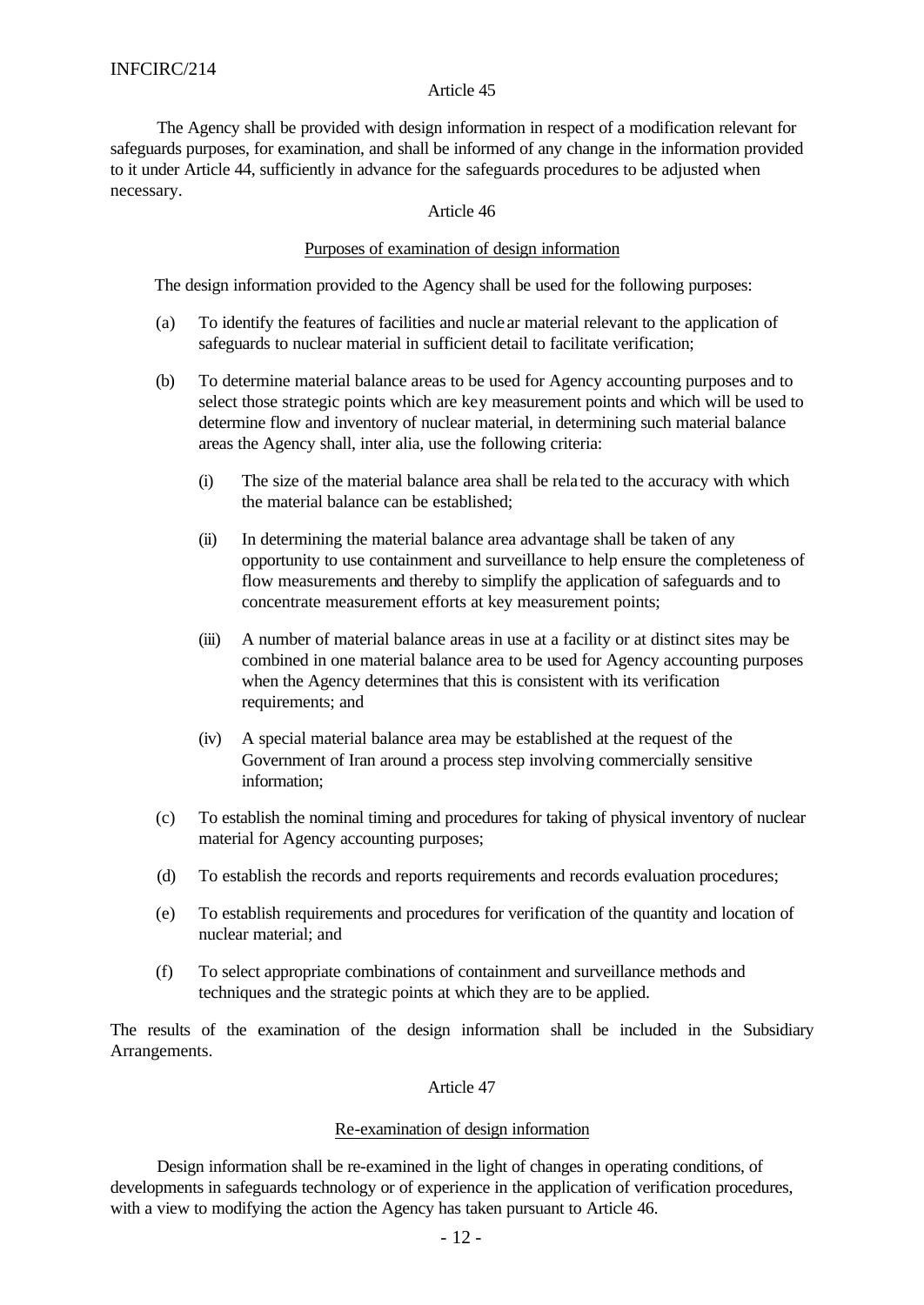#### Verification of design information

The Agency, in co-operation with the Government of Iran, may send inspectors to facilities to verify the design information provided to the Agency pursuant to Articles 42-45, for the purposes stated in Article 46.

#### INFORMATION IN RESPECT OF NUCLEAR MATERIAL OUTSIDE FACILITIES

#### Article 49

The Agency shall be provided with the following information when nuclear material is to be customarily used outside facilities, as applicable:

- (a) A general description of the use of the nuclear material, its geographic location, and the user' s name and address for routine business purposes; and
- (b) A general description of the existing and proposed procedures for nuclear material accountancy and control, including organizational responsibility for material accountancy and control.

The Agency shall be informed, on a timely basis, of any change in the information provided to it under this Article.

#### Article 50

The information provided to the Agency pursuant to Article 49 may be used, to the extent relevant, for the purposes set out in Article 46(b)-(f).

#### RECORDS SYSTEM

#### General provisions

### Article 51

In establishing its system of materials control as referred to in Article 7, the Government of Iran shall arrange that records are kept in respect of each material balance area. The records to be kept shall be described in the Subsidiary Arrangements.

#### Article 52

The Government of Iran shall make arrangements to facilitate the examination of records by inspectors, particularly if the records are not kept in English, French, Russian or Spanish.

### Article 53

Records shall be retained for at least five years.

# Article 54

Records shall consist, as appropriate, of:

- (a) Accounting records of all nuclear material subject to safeguards under this Agreement, and
- (b) Operating records for facilities containing such nuclear material.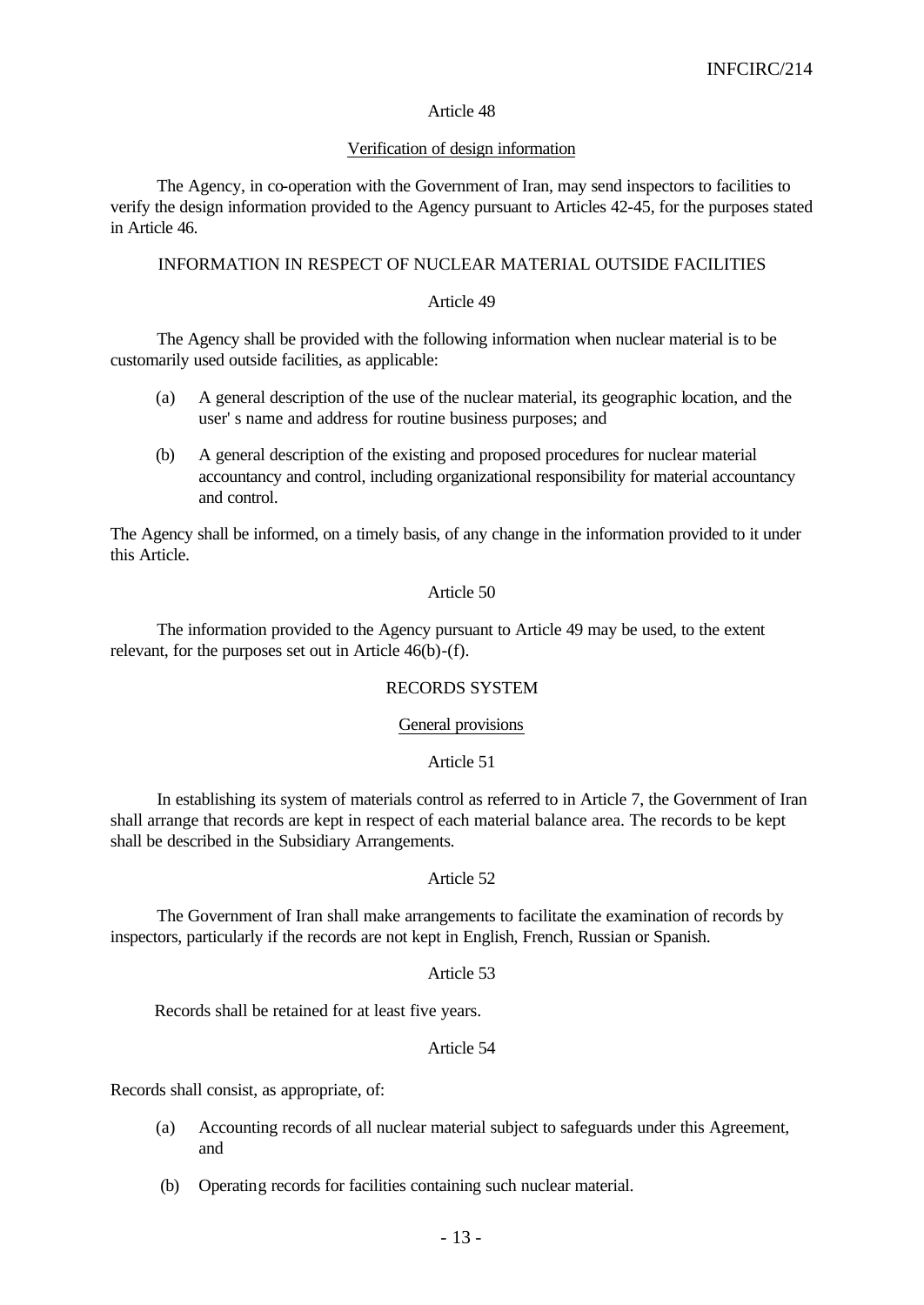The system of measurements on which the records used for the preparation of reports are based shall either conform to the latest international standards or be equivalent in quality to such standards.

## Accounting records

# Article 56

The accounting records shall set forth the following in respect of each material balance area:

- (a) All inventory changes, so as to permit a determination of the book inventory at any time;
- (b) All measurement results that are used for determination of the physical inventory; and
- (c) All adjustments and corrections that have been made in respect of inventory changes, book inventories and physical inventories.

# Article 57

For all inventory changes and physical inventories the records shall show, in respect of each batch of nuclear material: material identification, batch data and source data. The records shall account for uranium, thorium and plutonium separately in each batch of nuclear material. For each inventory change, the date of the inventory change and, when appropriate, the originating material balance area and the receiving material balance area or the recipient, shall be indicated.

# Article 58

# Operating record

The operating records shall set forth, as appropriate, in respect of each material balance area:

- (a) Those operating data which are used to establish changes in the quantities and composition of nuclear material;
- (b) The data obtained from the calibration of tanks and instruments and from sampling and analyses, the procedures to control the quality of measurements and the derived estimates of random and systematic error;
- (c) A description of the sequence of the actions taken in preparing for, and in taking, a physical inventory, in order to ensure that it is correct and complete; and
- (d) A description of the actions taken in order to ascertain the cause and magnitude of any accidental or unmeasured loss that might occur.

# REPORTS SYSTEM

#### General provisions

# Article 59

The Government of Iran shall provide the Agency with reports as detailed in Articles 60-69 in respect of nuclear material subject to safeguards under this Agreement.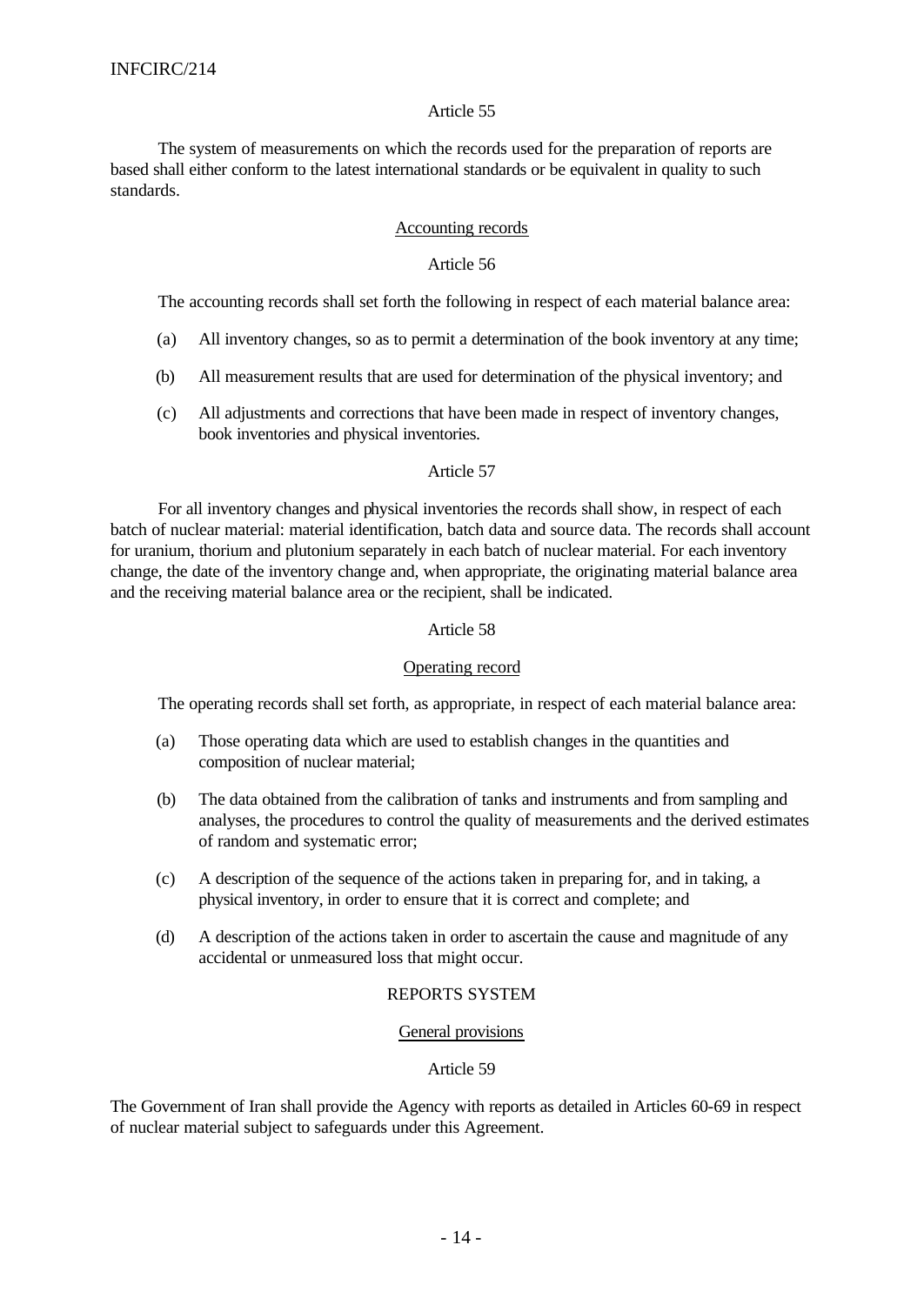Reports shall be made in English, French, Russian or Spanish, except as otherwise specified in the Subsidiary Arrangements.

# Article 61

Reports shall be based on the records kept in accordance with Articles 51-58 and shall consist, as appropriate, of accounting reports and special reports.

## Accounting reports Article 62

The Agency shall be provided with an initial report on all nuclear material subject to safeguards under this Agreement. The initial report shall be dispatched by the Government of Iran to the Agency within thirty days of the last day of the calendar month in which this Agreement enters into force, and shall reflect the situation as of the last day of that month.

# Article 63

The Government of Iran shall provide the Agency with the following accounting reports for each material balance area:

- (a) Inventory change reports showing all changes in the inventory of nuclear material. The reports shall be dispatched as soon as possible and in any event within thirty days after the end of the month in which the inventory changes occurred or were established; and
- (b) Material balance reports showing the material balance based on a physical inventory of nuclear material actually present in the material balance area. The reports shall be dispatched as soon as possible and in any event within thirty days after the physical inventory has been taken.

The reports shall be based on data available as of the date of reporting and may be corrected at a later date, as required.

# Article 64

Inventory change reports shall specify identification and batch data for each batch of nuclear material, the date of the inventory change and, as appropriate, the originating material balance area and the receiving material balance area or the recipient. These reports shall be accompanied by concise notes:

- (a) Explaining the inventory changes, on the basis of the operating data contained in the operating records provided for under Article 58(a); and
- (b) Describing, as specified in the Subsidiary Arrangements, the anticipated operational programme, particularly the taking of a physical inventory.

# Article 65

The Government of Iran shall report each inventory change, adjustment and correction, either periodically in a consolidated list or individually. Inventory changes shall be reported in terms of batches. As specified in the Subsidiary Arrangements, small changes in inventory of nuclear material, such as transfers of analytical samples, may be combined in one batch and reported as one inventory change.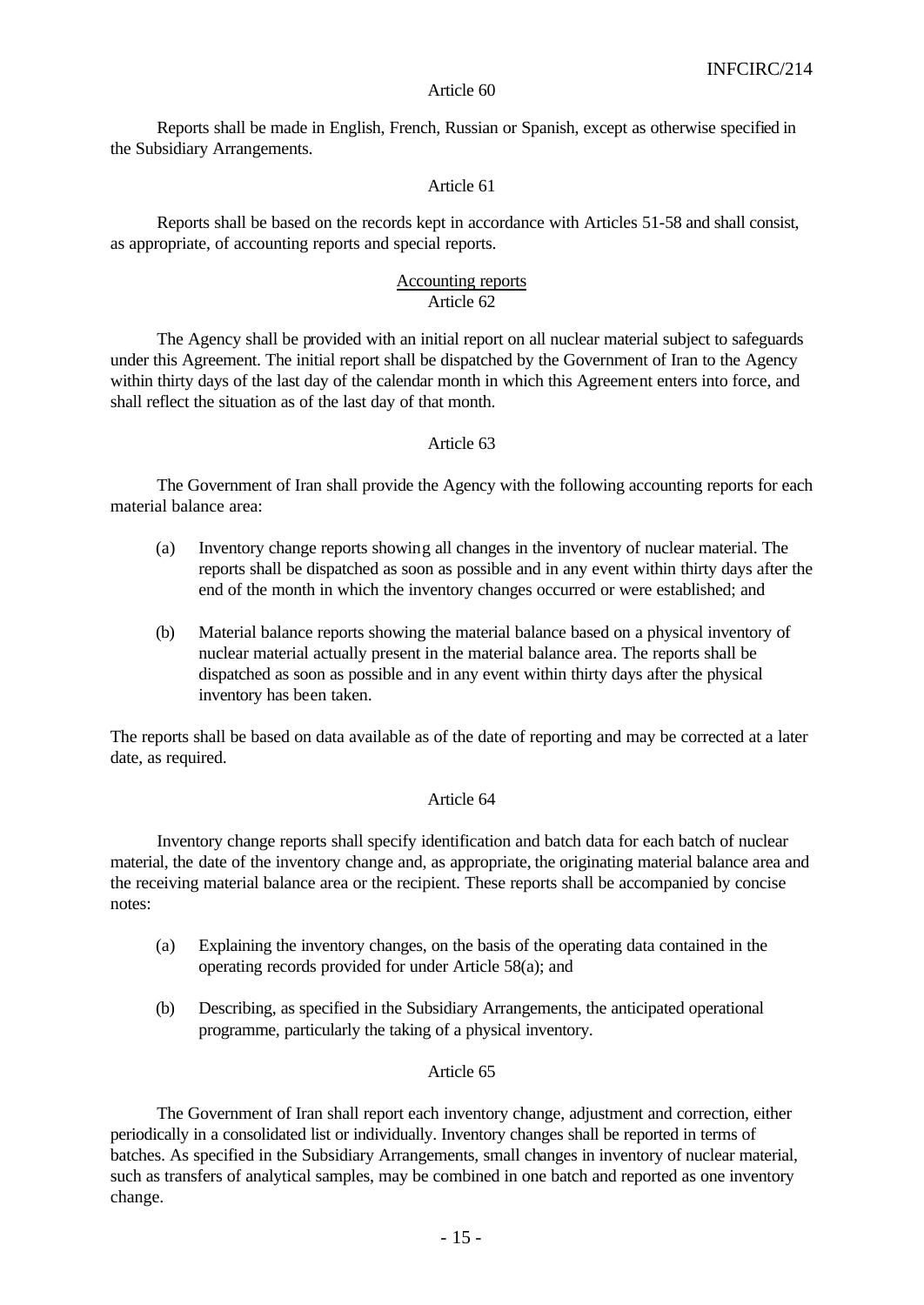The Agency shall provide the Government of Iran with semi-annual statements of book inventory of nuclear material subject to safeguards under this Agreement, for each material balance area, as based on the inventory change reports for the period covered by each such statement.

# Article 67

Material balance reports shall include the following entries, unless otherwise agreed by the Government of Iran and the Agency:

- (a) Beginning physical inventory;
- (b) Inventory changes (first increases, then decreases);
- (c) Ending book inventory;
- (d) Shipper/ receiver differences;
- (e) Adjusted ending book inventory;
- (f) Ending physical inventory; and
- (g) Material unaccounted for.

A statement of the physical inventory, listing all batches separately and specifying material identification and batch data for each batch, shall be attached to each material balance report.

#### Article 68

#### Special reports

The Government of Iran shall make special reports without delay:

- (a) If any unusual incident or circumstances lead the Government of Iran to believe that there is or may have been loss of nuclear material that exceeds the limits specified for this purpose in the Subsidiary Arrangements; or
- (b) If the containment has unexpectedly changed from that specified in the Subsidiary Arrangements to the extent that unauthorized removal of nuclear material has become possible.

#### Article 69

#### Amplification and clarification of reports

If the Agency so requests, the Government of Iran shall provide it with amplifications or clarifications of any report, in so far as relevant for the purpose of safeguards.

#### **INSPECTIONS**

#### Article 70

#### General provisions

The Agency shall have the right to make inspections as provided for in Articles 71-82.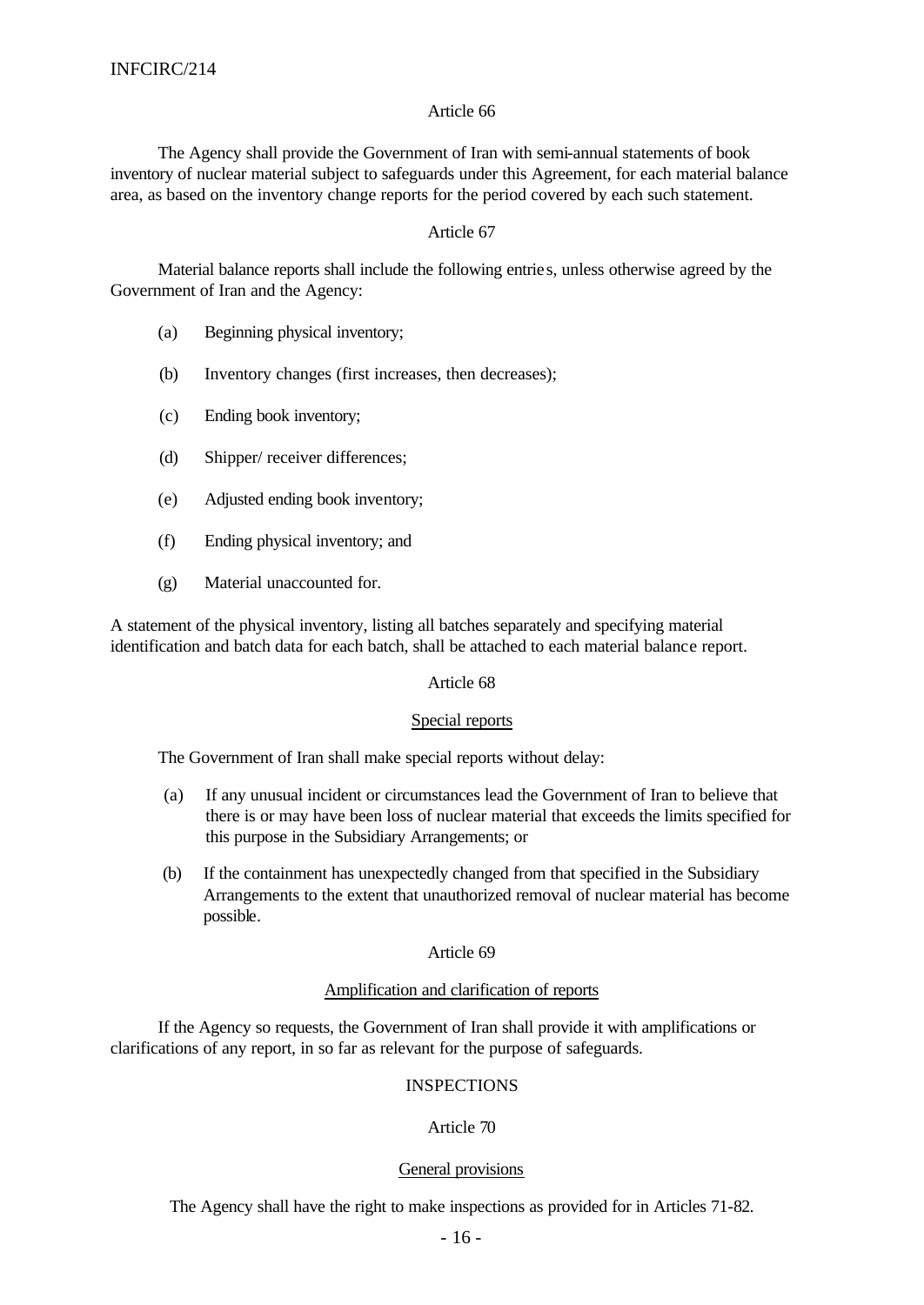#### Purposes of inspections Article 71

The Agency may make ad hoc inspections in order to:

- (a) Verify the information contained in the initial report on the nuclear material subject to safeguards under this Agreement,
- (b) Identify and verify changes in the situation which have occurred since the date of the initial report; and
- (c) Identify, and if possible verify the quantity and composition of, nuclear material in accordance with Articles 93 and 96, before its transfer out of or upon its transfer into Iran.

#### Article 72

The Agency may make routine inspections in order to:

- (a) Verify that reports are consistent with records;
- (b) Verify the location, identity, quantity and composition of all nuclear material subject to safeguards under this Agreement; and
- (c) Verify information on the possible causes of material unaccounted for, shipper/receiver differences and uncertainties in the book inventory.

#### Article 73

Subject to the procedures laid down in Article 77, the Agency may make special inspections:

- (a) In order to verify the information contained in special reports; or
- (b) If the Agency considers that information made available by the Government of Iran including explanations from the Government of Iran and information obtained from routine inspections, is not adequate for the Agency to fulfil its responsibilities under this Agreement.

An inspection shall be deemed to be special when it is either additional to the routine inspection effort provided for in Articles 78-82 or involves access to information or locations in addition to the access specified in Article 76 for ad hoc and routine inspections, or both.

#### Scope of inspections Article 74

For the purposes specified in Articles 71-73, the Agency may:

- (a) Examine the records kept pursuant to Articles 51-58;
- (b) Make independent measurements of all nuclear material subject to safeguards under this Agreement;
- (c) Verify the functioning and calibration of instruments and other measuring and control equipment;
- (d) Apply and make use of surveillance and containment measures; and
- (e) Use other objective methods which have been demonstrated to be technically feasible.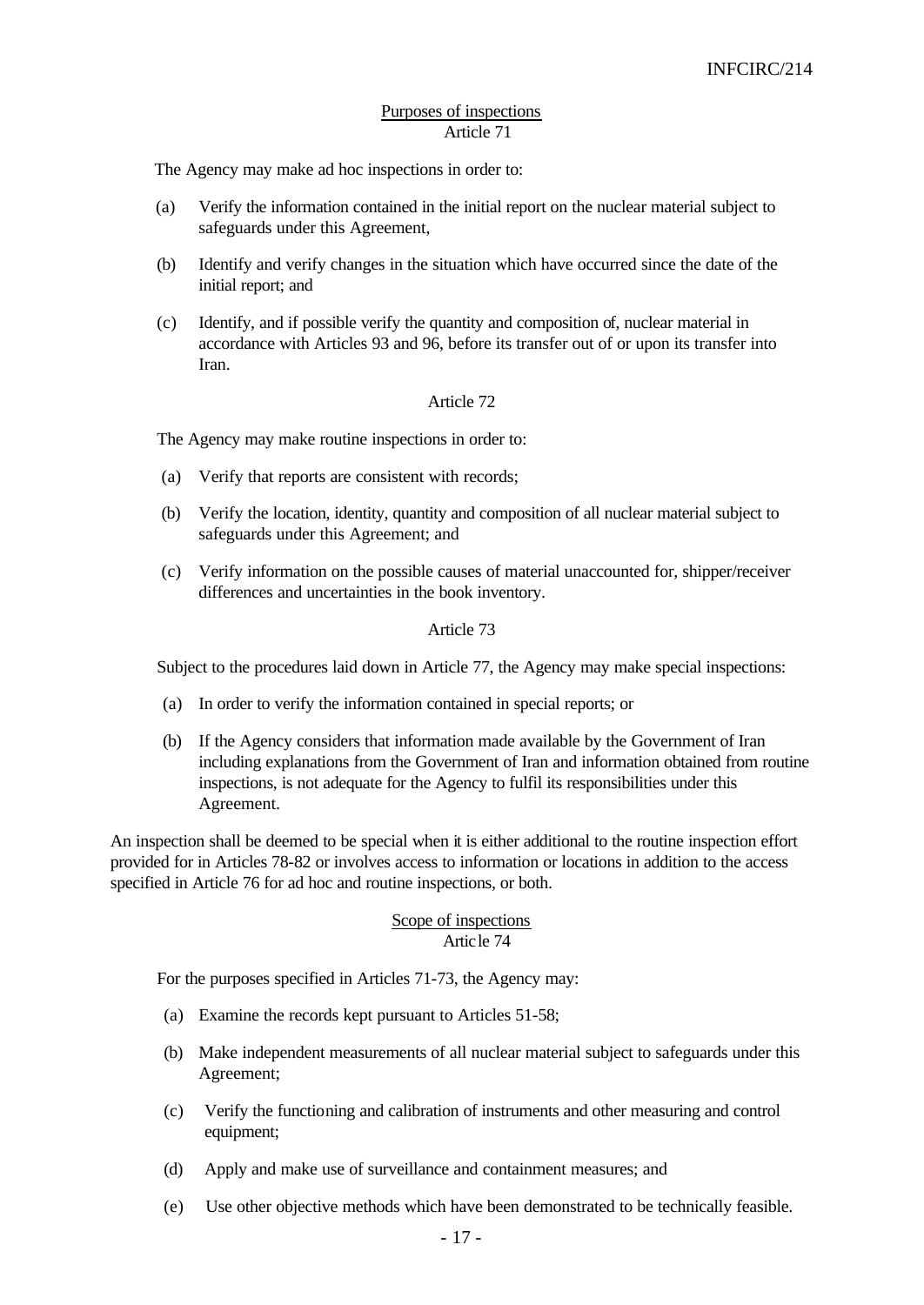Within the scope of Article 74, the Agency shall be enabled:

- (a) To observe that samples at key measurement points for material balance accountancy are taken in accordance with procedures which produce representative samples, to observe the treatment and analysis of the samples and to obtain duplicates of such samples;
- (b) To observe that the measurements of nuclear material at key measurement points for material balance accountancy are representative, and to observe the calibration of the instruments and equipment involved;
- (c) To make arrangements with the Government of Iran that, if necessary:
	- (i) Additional measurements are made and additional samples taken for the Agency's use;
	- (ii) The Agency's standard analytical samples are analysed:
	- (iii) Appropriate absolute standards are used in calibrating instruments and other equipment; and
	- (iv) Other calibrations are carried out;
- (d) To arrange to use its own equipment for independent measurement and surveillance, and if so agreed and specified in the Subsidiary Arrangements to arrange to install such equipment;
- (e) To apply its seals and other identifying and tamper-indicating devices to containments, if so agreed and specified in the Subsidiary Arrangements; and
- (f) To make arrangements with the Government of Iran for the shipping of samples taken for the Agency's use.

#### Access for inspections

#### Article 76

- (a) For the purposes specified in Article 71 (a) and (b) and until such time as the strategic points have been specified in the Subsidiary Arrangements, the Agency inspectors shall have access to any location where the initial report or any inspections carried out in connection with it indicate that nuclear material is present;
- (b) For the purposes specified in Article 71(c) the inspectors shall have access to any location of which the Agency has been notified in accordance with Articles 92(d)(iii) or 95(d)(iii);
- (c) For the purposes specified in Article 72 the inspectors shall have access only to the strategic points specified in the Subsidiary Arrangements and to the records maintained pursuant to Articles 51-58; and
- (d) In the event of the Government of Iran concluding that any unusual circumstances require extended limitations on access by the Agency, the Government of Iran and the Agency shall promptly make arrangements with a view to enabling the Agency to discharge its safeguards responsibilities in the light of these limitations. The Director General shall report each such arrangement to the Board.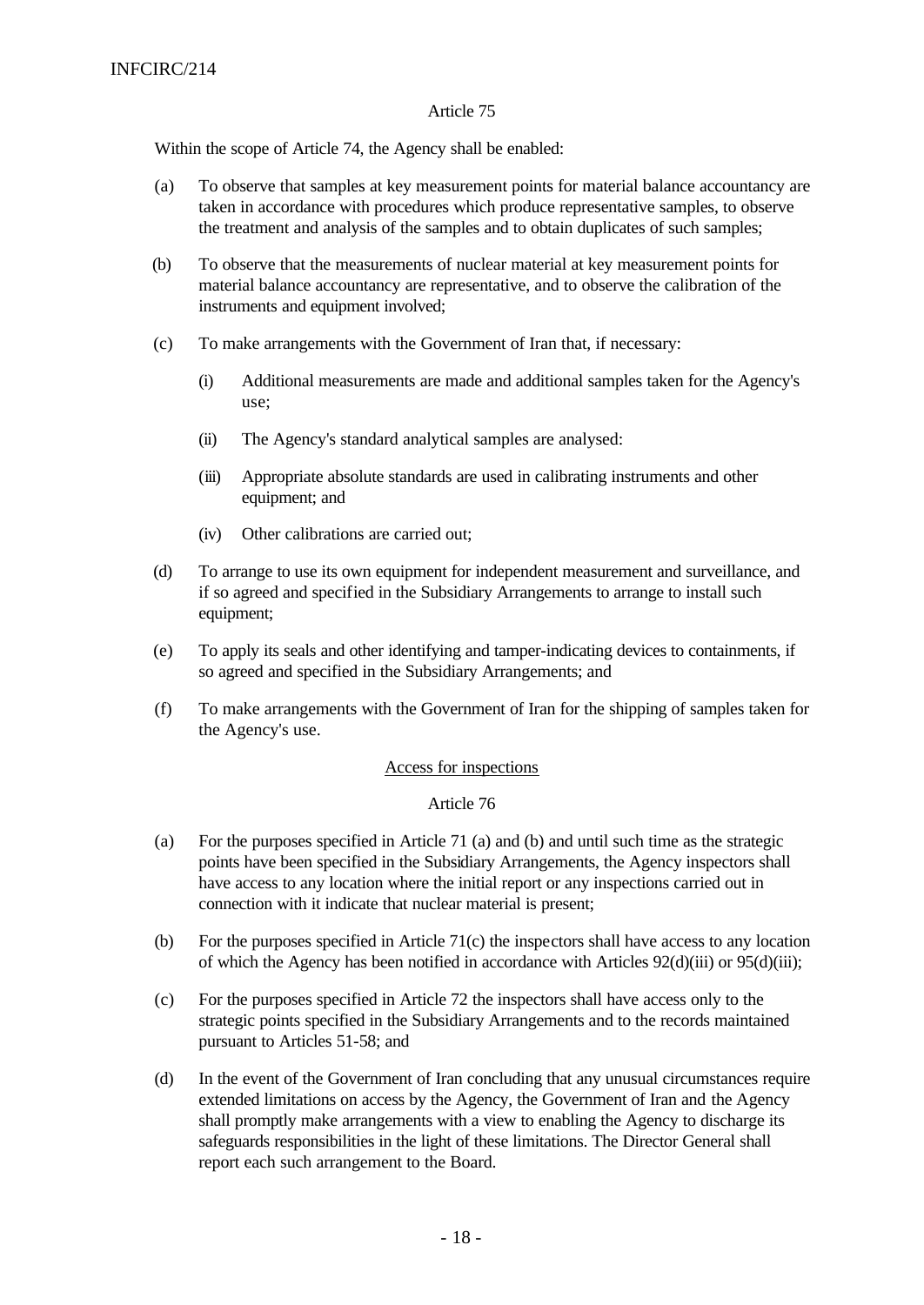In circumstances which may lead to special inspections for the purposes specified in Article 73 the Government of Iran and the Agency shall consult forthwith. As a result of such consultations the Agency may:

- (a) Make inspections in addition to the routine inspection effort provided for in Articles 78-82; and
- (b) Obtain access, in agreement with the Government of Iran, to information or locations in addition to those specified in Article 76. Any disagreement concerning the need for additional access shall be resolved in accordance with Articles 21 and 22; in case action by the Government of Iran is essential and urgent, Article 18 shall apply.

# Frequency and intensity of routine inspections Article 78

The Agency shall keep the number, intensity and duration of routine inspections, applying optimum timing, to the minimum consistent with the effective implementation of the safeguards procedures set forth in this Agreement, and shall make the optimum and most economical use of inspection resources available to it.

# Article 79

The Agency may carry out one routine inspection per year in respect of facilities and material balance areas outside facilities with a content or annual throughput, whichever is greater, of nuclear material not exceeding five effective kilograms.

# Article 80

The number, intensity, duration, timing and mode of routine inspections in respect of facilities with a content or annual throughput of nuclear material exceeding five effective kilograms shall be determined on the basis that in the maximum or limiting case the inspection regime shall be no more intensive than is necessary and sufficient to maintain continuity of knowledge of the flow and inventory of nuclear material, and the maximum routine inspection effort in respect of such facilities shall be determined as follows:

- (a) For reactors and sealed storage installations the maximum total of routine inspection per year shall be determined by allowing one sixth of a man-year of inspection for each such facility;
- (b) For facilities, other than reactors or sealed storage installations, involving plutonium or uranium enriched to more than 5%, the maximum total of routine inspection per year shall be determined by allowing for each such facility 30 x /E man-days of inspection per year, where E is the inventory or annual throughput of nuclear material, whichever is greater, expressed in effective kilograms. The maximum established for any such facility shall not, however, be less than 1.5 man-years of inspection; and
- (c) For facilities not covered by paragraphs (a) or (b), the maximum total of routine inspection per year shall be determined by allowing for each such facility one third of a man-year of inspection plus 0. 4 x E man-days of inspection per year, where E is the inventory or annual throughput of nuclear material, whichever is greater, expressed in effective kilograms.

The Government of Iran and the Agency may agree to amend the figures for the maximum inspection effort specified in this Article, upon determination by the Board that such amendment is reasonable.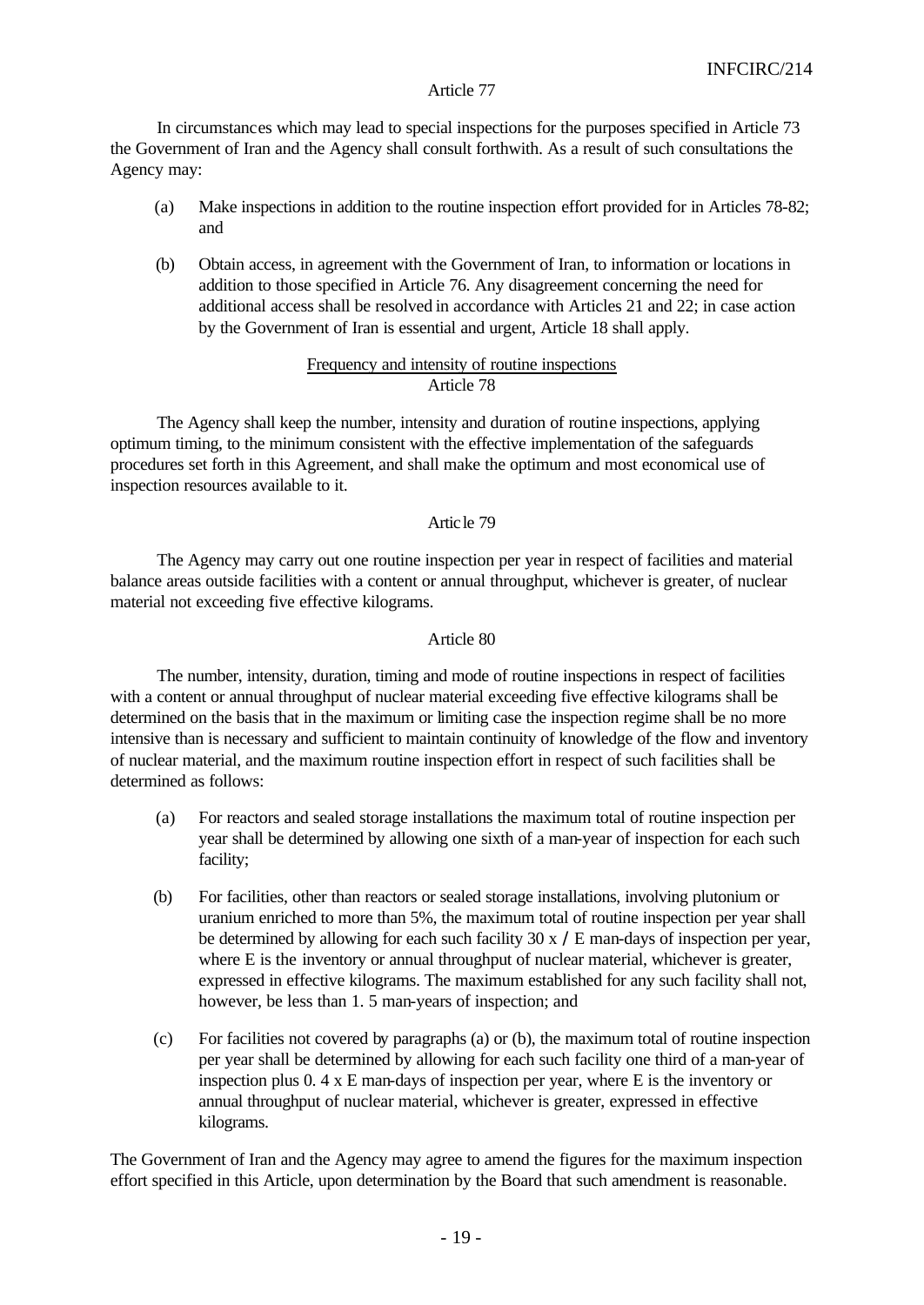Subject to Articles 78-80 the criteria to be used for determining the actual number, intensity, duration, timing and mode of routine inspections in respect of any facility shall include:

- (a) The form of the nuclear material, in particular, whether the nuclear material is in bulk form or contained in a number of separate items; its chemical composition and, in the case of uranium, whether it is of low or high enrichment; and its accessibility;
- (b) The effectiveness of Iran's accounting and control system, including the extent to which the operators of facilities are functionally independent of Iran's accounting and control system; the extent to which the measures specified in Article 32 have been implemented by the Government of Iran; the promptness of reports provided to the Agency; their consistency with the Agency's independent verification; and the amount and accuracy of the material unaccounted for, as verified by the Agency;
- (c) Characteristics of Iran's nuclear fuel cycle, in particular, the number and types of facilities containing nuclear material subject to safeguards, the characteristics of such facilities relevant to safeguards, notably the degree of containment; the extent to which the design of such facilities facilitates verification of the flow and inventory of nuclear material; and the extent to which information from different material balance areas can be correlated;
- (d) International interdependence, in particular, the extent to which nuclear material is received from or sent to other States for use or processing; any verification activities by the Agency in connection therewith; and the extent to which Iran's nuclear activities are interrelated with those of other States; and
- (e) Technical developments in the field of safeguards, including the use of statistical techniques and random sampling in evaluating the flow of nuclear material.

# Article 82

The Government of Iran and the Agency shall consult if the Government of Iran considers that the inspection effort is being deployed with undue concentration on particular facilities.

# Notice of inspections

# Article 83

The Agency shall give advance notice to the Government of Iran before arrival of inspectors at facilities or material balance areas outside facilities, as follows:

- (a) For ad hoc inspections pursuant to Article 71 (c), at least 24 hours; for those pursuant to Article 71 (a) and (b) as well as the activities provided for in Article 48, at least one week;
- (b) For special inspections pursuant to Article 73, as promptly as possible after the Government of Iran and the Agency have consulted as provided for in Article 77, it being understood that notification of arrival normally will constitute part of the consultations; and
- (c) For routine inspections pursuant to Article 72, at least 24 hours in respect of the facilities referred to in Article 80(b) and sealed storage installations containing plutonium or uranium enriched to more than 516, and one week in all other cases,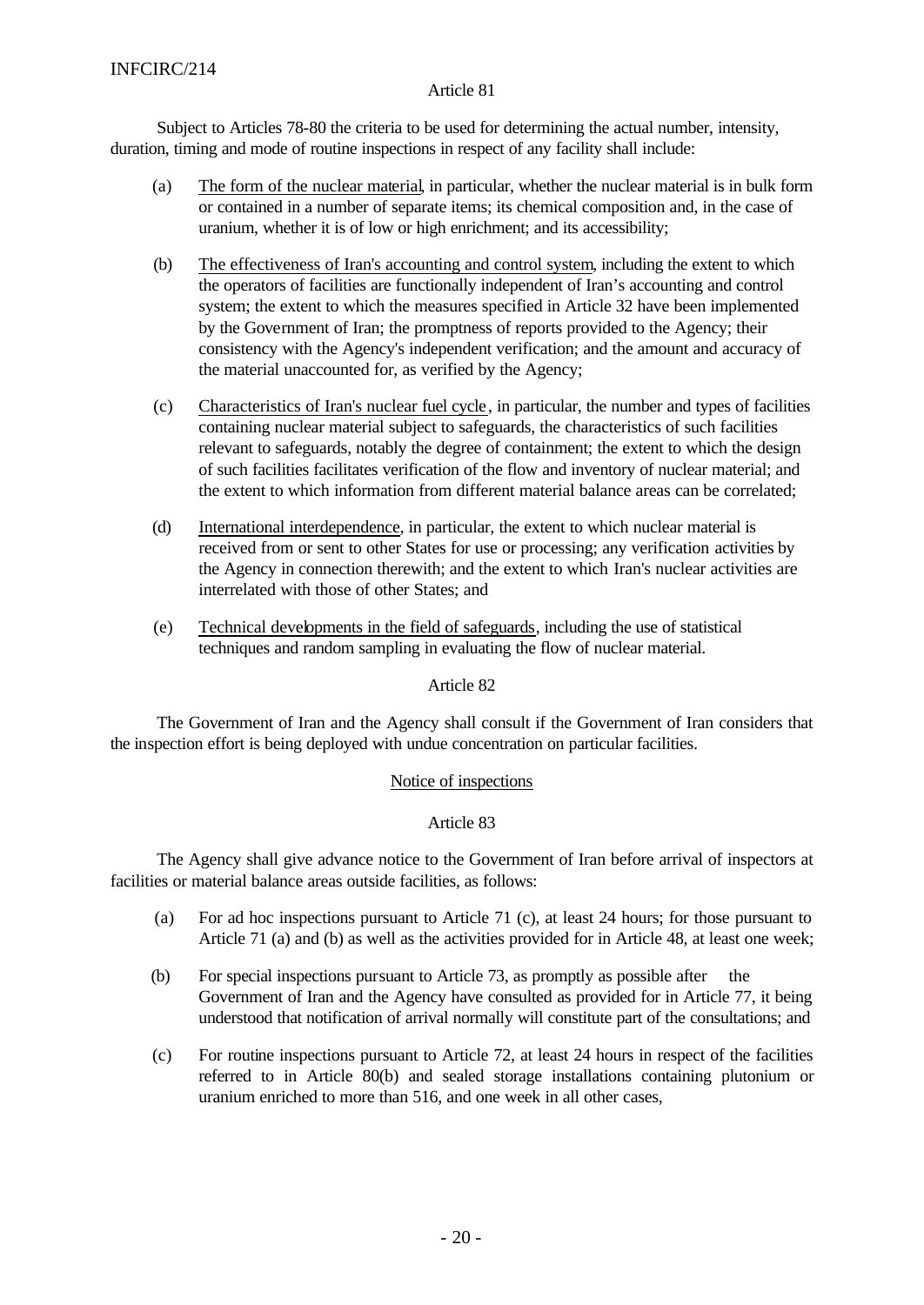Such notice of inspections shall include the names of the inspectors and shall indicate the facilities and the material balance areas outside facilities to be visited and the periods during which they will be visited. If the inspectors are to arrive from outside Iran the Agency shall also give advance notice of the place and time of their arrival in Iran.

#### Article 84

Notwithstanding the provisions of Article 83, the Agency may, as a supplementary measure, carry out without advance notification a portion of the routine inspections pursuant to Article 80 in accordance with the principle of random sampling. In performing any unannounced inspections, the Agency shall fully take into account any operational programme provided by the Government of Iran pursuant to Article 64(b). Moreover, whenever practicable, and on the basis of the operational programme, it shall advise the Government of Iran periodically of its general programme of announced and unannounced inspections, specifying the general periods when inspections are foreseen. In carrying out any unannounced inspections, the Agency shall make every effort to minimize any practical difficulties for the Government of Iran and for facility operators, bearing in mind the relevant provisions of Articles 44 and 89. Similarly the Government of Iran shall make every effort to facilitate the task of the inspectors.

#### Designation of inspectors Article 85

The following procedures shall apply to the designation of inspectors:

- (a) The Director General shall inform the Government of Iran in writing of the name, qualifications, nationality, grade and such other particulars as may be relevant, of each Agency official he proposes for designation as an inspector for Iran;
- (b) The Government of Iran shall inform the Director General within thirty days of the receipt of such a proposal whether it accepts the proposal;
- (c) The Director General may designate each official who has been accepted by the Government of Iran as one of the inspectors for Iran, and shall inform the Government of Iran of such designations; and
- (d) The Director General, acting in response to a request by the Government of Iran or on his own initiative, shall immediately inform the Government of Iran of the withdrawal of the designation of any official as an inspector for Iran.

However, in respect of inspectors needed for the activities provided for in Article 48 and to carry out ad hoc inspections pursuant to Article 71 (a) and (b) the designation procedures shall be completed if possible within thirty days after the entry into force of this Agreement. If such designation appears impossible within this time limit, inspectors for such purposes shall be designated on a temporary basis.

#### Article 86

The Government of Iran shall grant or renew as quickly as possible appropriate visas, where required, for each inspector designated for Iran.

#### Conduct and visits of inspectors Article 87

Inspectors, in exercising their functions under Articles 48 and 71-75, shall carry out their activities in a manner designed to avoid hampering or delaying the construction, commissioning or operation of facilities, or affecting their safety. In particular inspectors shall not operate any facility themselves or direct the staff of a facility to carry out any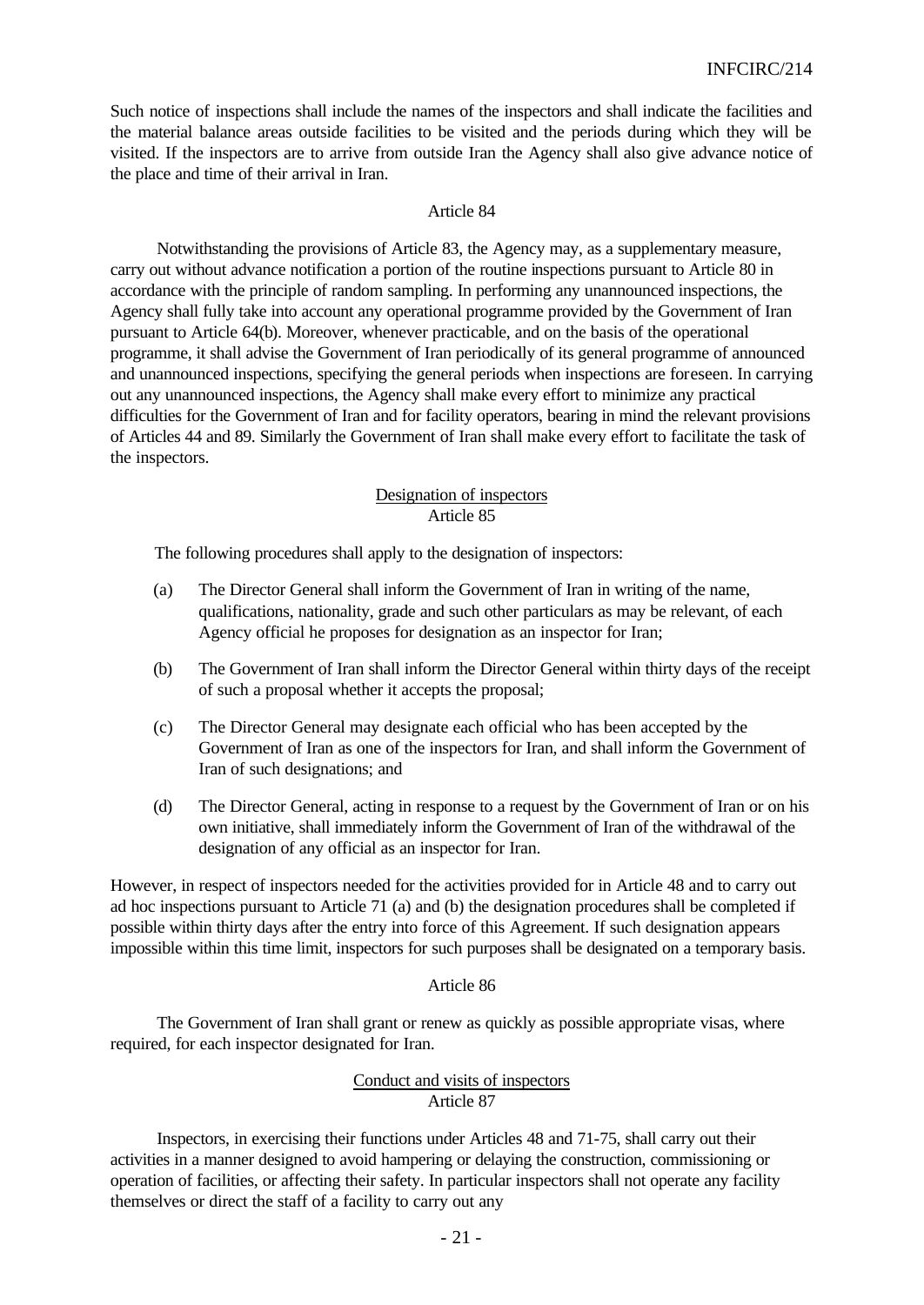operation. If inspectors consider that in pursuance of Articles 74 and 75, particular operations in a facility should be carried out by the operator, they shall make a request therefor.

# Article 88

When inspectors require services available in Iran, including the use of equipment, in connection with the performance of inspections, the Government of Iran shall facilitate the procurement of such services and the use of such equipment by inspectors.

# Article 89

The Government of Iran shall have the right to have inspectors accompanied during their inspections by representatives of the Government of Iran, provided that inspectors shall not thereby be delayed or otherwise impeded in the exercise of their functions.

# STATEMENTS ON THE AGENCY'S VERIFICATION ACTIVITIES

# Article 90

The Agency shall inform the Government of Iran of:

- (a) The results of inspections, at intervals to be specified in the Subsidiary Arrangements; and
- (b) The conclusions it has drawn from its verification activities in Iran, in particular by means of statements in respect of each material balance area, which shall be made as soon as possible after a physical inventory has been taken and verified by the Agency and a material balance has been struck.

# INTERNATIONAL TRANSFERS

#### Article 91

#### General provisions

Nuclear material subject or required to be subject to safeguards under this Agreement which is transferred internationally shall, for purposes of this Agreement, be regarded as being the responsibility of the Government of Iran:

- (a) In the case of import into Iran, from the time that such responsibility ceases to lie 10 with the exporting State, and no later than the time at which the material reaches its destination; and
- (b) In the case of export out of Iran, up to the time at which the recipient State assumes such responsibility, and no later than the time at which the nuclear material reaches its destination.

The point at which the transfer of responsibility will take place shall be determined in accordance with suitable arrangements to be made by the States concerned. Neither Iran nor any other State shall be deemed to have such responsibility for nuclear material merely by reason of the fact that the nuclear material is in transit on or over its territory, or that it is being transported on a ship under its flag or in its aircraft.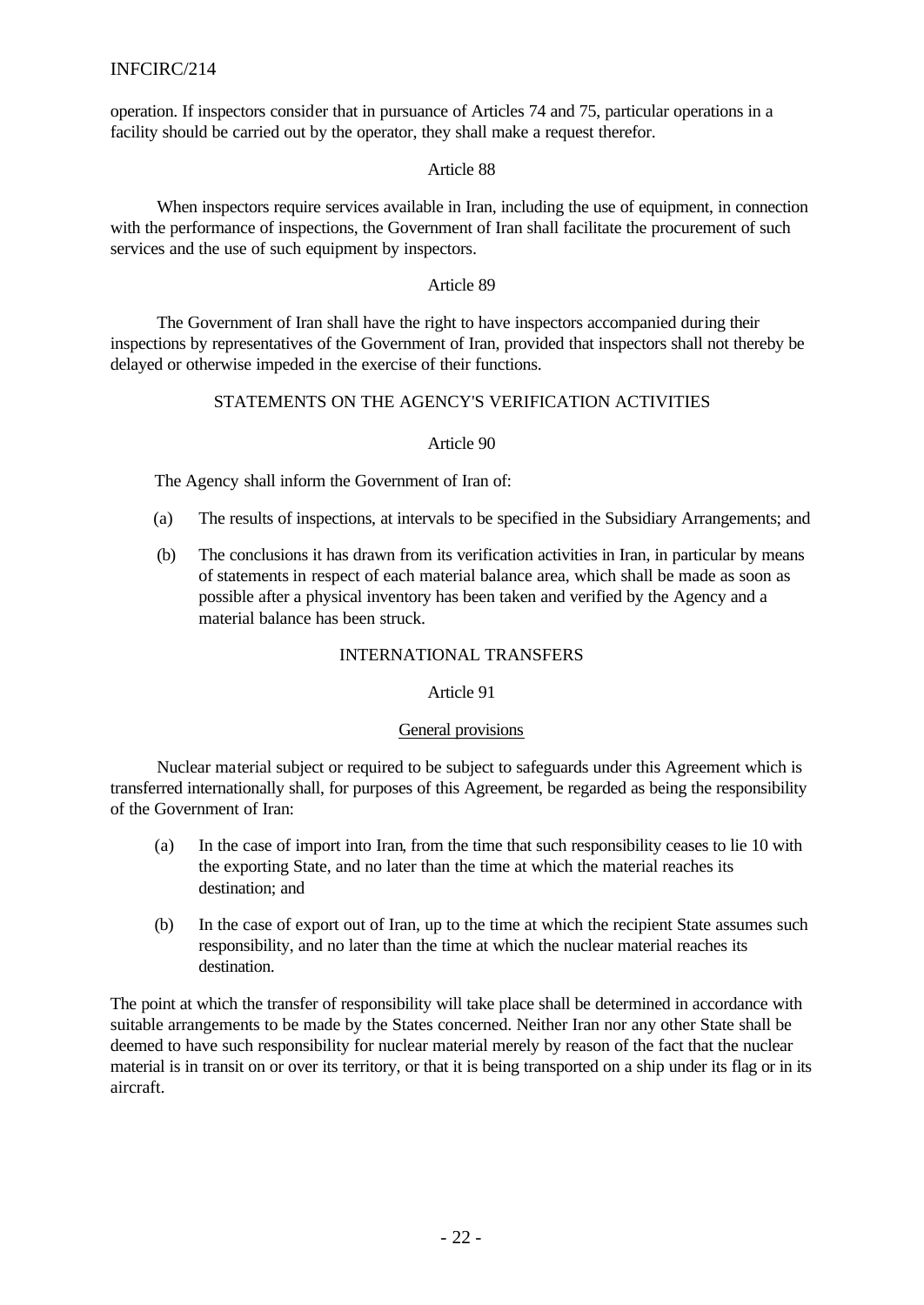## Transfers out of Iran Article 92

- (a) The Government of Iran shall notify the Agency of any intended transfer out of Iran of nuclear material subject to safeguards under this Agreement if the shipment exceeds one effective kilogram, or if, within a period of three months, several separate shipments are to be made to the same State, each of less than one effective kilogram but the total of which exceeds one effective kilogram.
- (b) Such notification shall be given to the Agency after the conclusion of the contractual arrangements leading to the transfer and normally at least two weeks before the nuclear material is to be prepared for shipping.
- (c) The Government of Iran and the Agency may agree on different procedures for advance notification.
- (d) The notification shall specify:
	- (i) The identification and, if possible, the expected quantity and composition of the nuclear material to be transferred, and the material balance area from which it will come;
	- (ii) The State for which the nuclear material is destined;
	- (iii) The dates on and locations at which the nuclear material is to be prepared for shipping;
	- (iv) The approximate dates of dispatch and arrival of the nuclear material; and
	- (v) At what point of the transfer the recipient State will assume responsibility for the nuclear material fur the purpose of this Agreement, and the probable date on which that point will be reached.

#### Article 93

The notification referred to in Article 92 shall be such as to enable the Agency to make, if necessary, an ad hoc inspection to identify, and if possible verify the quantity and composition of, the nuclear material before it is transferred out of Iran and, if the Agency so wishes or the Government of Iran so requests, to affix seals to the nuclear material when it has been prepared for shipping. However, the transfer of the nuclear material shall not be delayed in any way by any action taken or contemplated by the Agency pursuant to such a notification.

#### Article 94

If the nuclear material will not be subject to Agency safeguards in the recipient State, the Government of Iran shall make arrangements for the Agency to receive, within three months of the time when the recipient State accepts responsibility for the nuclear material from Iran, confirmation by the recipient State of the transfer.

# Transfers into Iran Article 95

(a) The Government of Iran shall notify the Agency of any expected transfer into Iran of nuclear material required to be subject to safeguards under this Agreement if the shipment exceeds one effective kilogram, or if, within a period of three months, several separate shipments are to be received from the same State, each of less than one effective kilogram but the total of which exceeds one effective kilogram.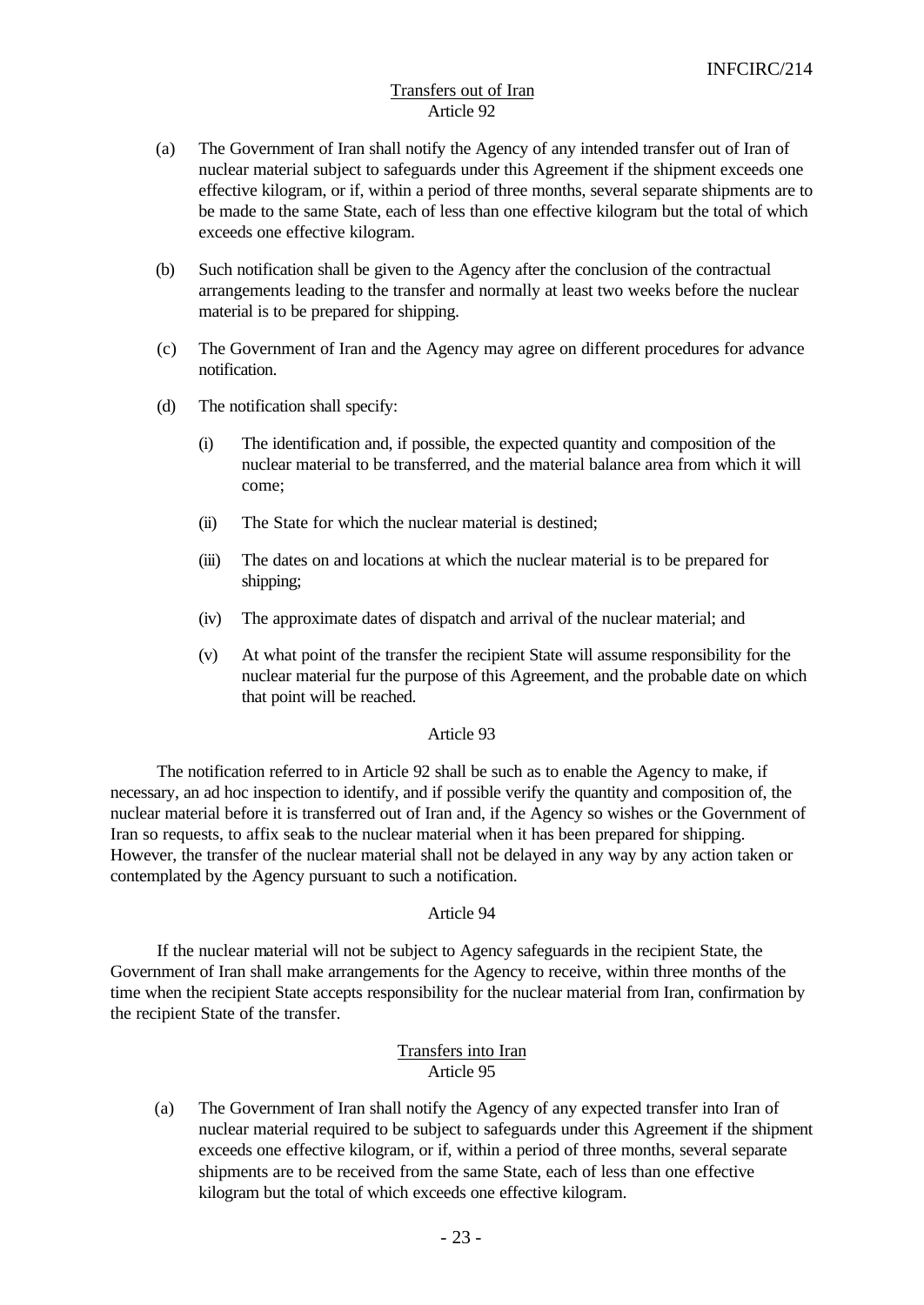# INFCIRC/214

- (b) The Agency shall be notified as much in advance as possible of the expected arrival of the nuclear material, and in any case not later than the date on which the Government of Iran assumes responsibility for the nuclear material.
- (c) The Government of Iran and the Agency may agree on different procedures for advance notification.
- (d) The notification shall specify:
	- (i) The identification and, if possible, the expected quantity and composition of the nuclear material;
	- (ii) At what point of the transfer the Government of Iran will assume responsibility for the nuclear material for the purpose of this Agreement and the probable date on which that point will be reached; and
	- (iii) The expected date of arrival, the location where, and the date on which, the nuclear material is intended to be unpacked.

#### Article 96

The notification referred to in Article 95 shall be such as to enable the Agency to make, if necessary, an ad hoc inspection to identify, and if possible verify the quantity and composition of, the nuclear material at the time the consignment is unpacked. However, unpacking shall not be delayed by any action taken or contemplated by the Agency pursuant to such a notification.

#### Article 97 Special reports

The Government of Iran shall make a special report as envisaged in Article 68 if any unusual incident or circumstances lead the Government of Iran to believe that there is or may have been loss of nuclear material, including the occurrence of significant delay, during an international transfer.

# DEFINITIONS

# Article 98

For the purposes of this Agreement:

A. Adjustment means an entry into an accounting record or a report showing a shipper/receiver difference or material unaccounted for.

B. Annual throughput means, for the purposes of Articles 79 and 80, the amount of nuclear material transferred annually out of a facility working at nominal capacity.

C. Batch means a portion of nuclear material handled as a unit for accounting purposes at a key measurement point and for which the composition and quantity are defined by a single set of specifications or measurements. The nuclear material may be in bulk form or contained in a number of separate items.

D. Batch data means the total weight of each element of nuclear material and, in the case of plutonium and uranium, the isotopic composition when appropriate. The units of account shall be as follows:

- (a) Grams of contained plutonium;
- (b) Grams of total uranium and grams of contained uranium-235 plus uranium-233 for uranium enriched in these isotopes; and
- (c) Kilograms of contained thorium, natural uranium or depleted uranium.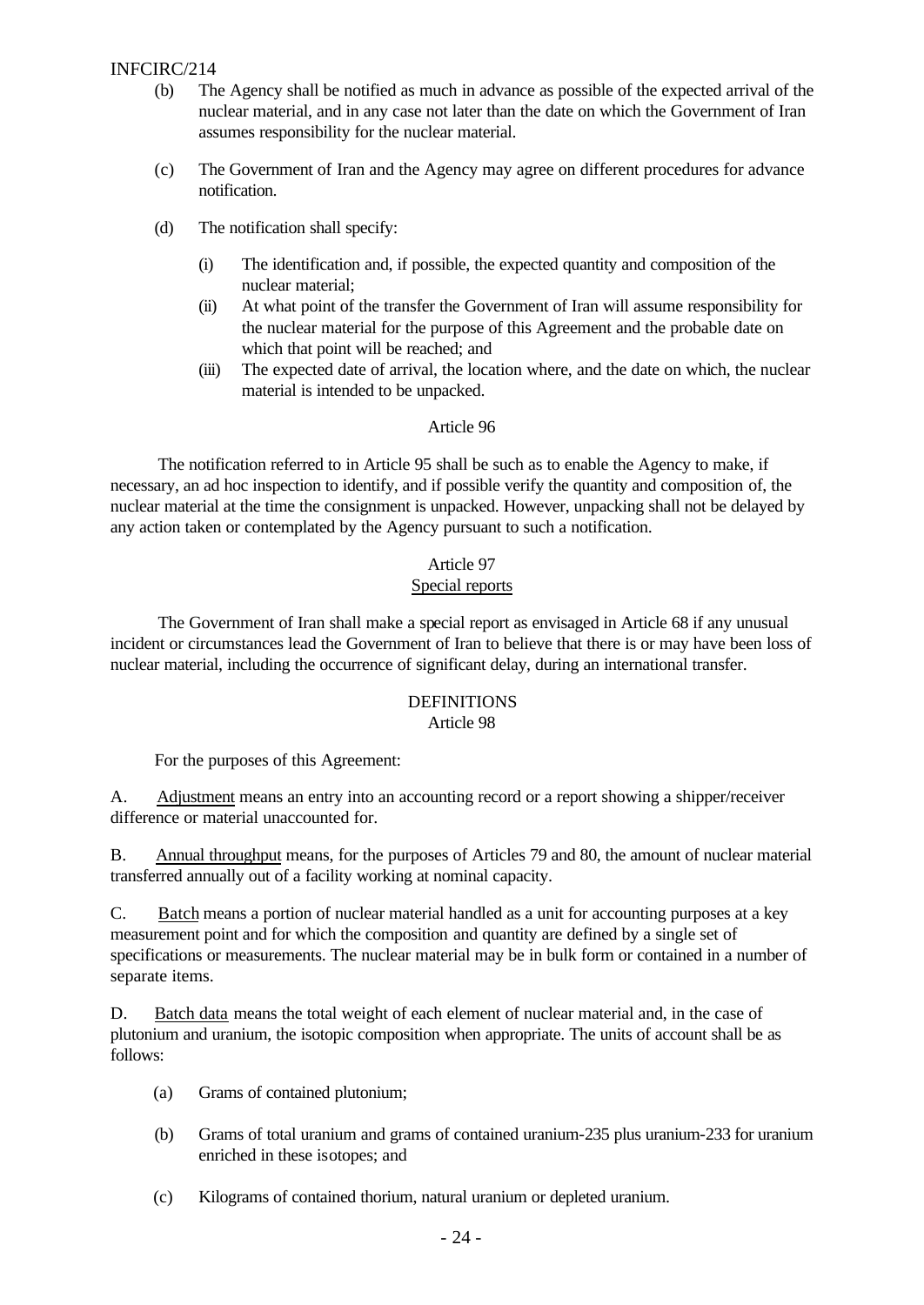For reporting purposes the weights of individual items in the batch shall be added together before rounding to the nearest unit.

- E. Book inventory of a material balance area means the algebraic sum of the most recent physical inventory of that material balance area and of all inventory changes that have occurred since that physical inventory was taken.
- F. Correction means an entry into an accounting record or a report to rectify an identified mistake or to reflect an improved measurement of a quantity previously entered into the record or report. Each correction must identify the entry to which it pertains.
- G. Effective kilogram means a special unit used in safeguarding nuclear material. The quantity in effective kilograms is obtained by taking:
	- (a) For plutonium, its weight in kilograms;
	- (b) For uranium with an enrichment of 0. 01 (1%) and above, its weight in kilograms multiplied by the square of its enrichment;
	- (c) For uranium with an enrichment below 0.01 (1%) and above 0.005 (0.5% its weight in kilograms multiplied by 0. 0001; and
	- (d) For depleted uranium with an enrichment of 0.005 (0.5%) or below, and for thorium, its weight in kilograms multiplied by 0.00005.

H. Enrichment means the ratio of the combined weight of the isotopes uranium-233 and uranium-235 to that of the total uranium in question.

- I. Facility means:
	- (a) A reactor, a critical facility, a conversion plant, a fabrication plant, a reprocessing plant, an isotope separation plant or a separate storage installation; or
	- (b) Any location where nuclear material in amounts greater than one effective kilogram is customarily used.

J. Inventory change means an increase or decrease, in terms of batches, of nuclear material in a material balance area; such a change shall involve one of the following:

- (a) Increases:
	- (i) Import;
	- (ii) Domestic receipt: receipts from other material balance areas, receipts from a nonsafeguarded (non-peaceful) activity or receipts at the starting point of safeguards;
	- (iii) Nuclear production: production of special fissionable material in a reactor; and
	- (iv) De-exemption: re-application of safeguards on nuclear material previously exempted therefrom on account of its use or quantity.
- (b) Decreases:
	- (i) Export;
	- (ii) Domestic shipment: shipments to other material balance areas or shipments for a non-safeguarded (non-peaceful) activity;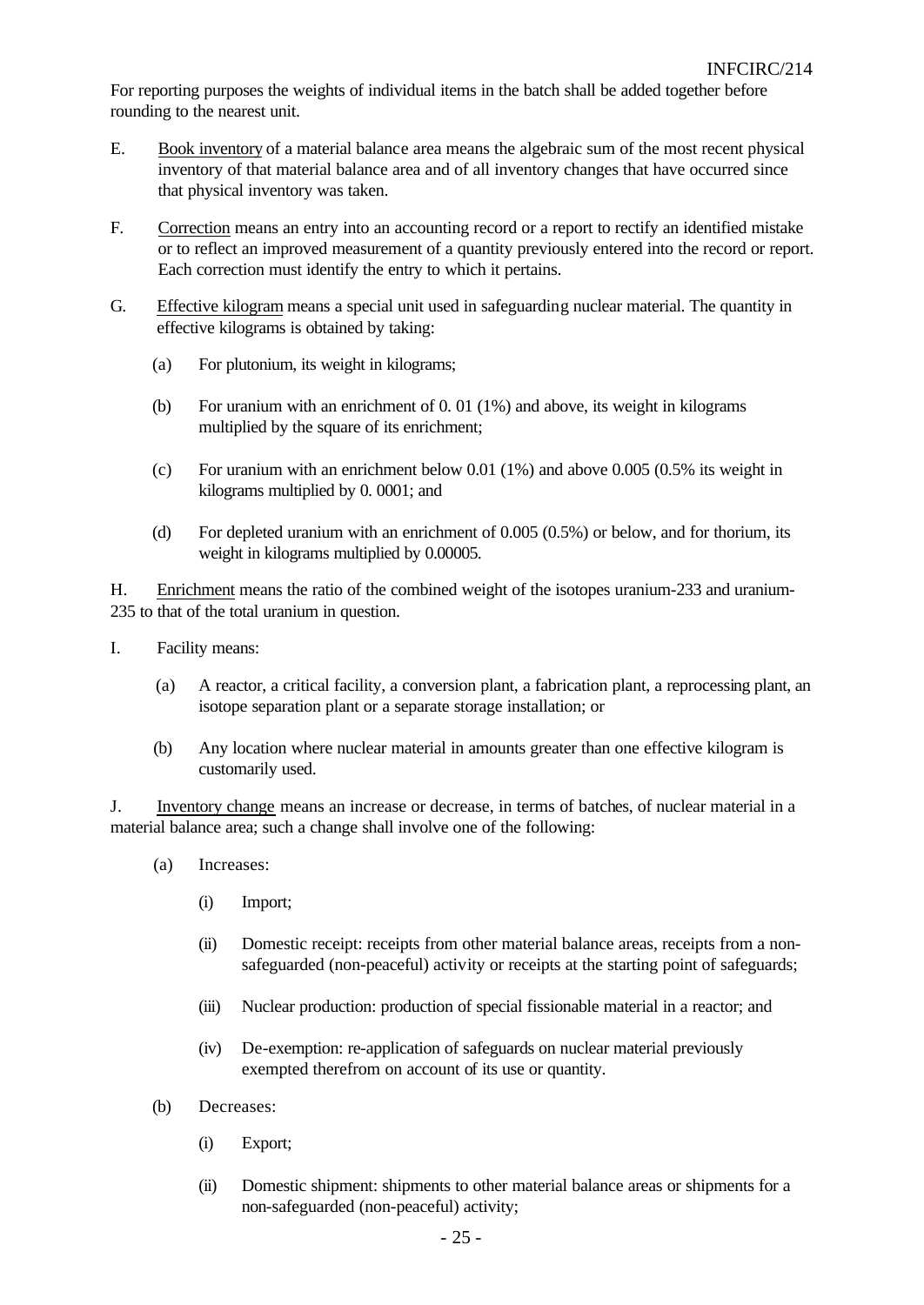- (iii) Nuclear loss: loss of nuclear material due to its transformation into other element(s) or isotope(s) as a result of nuclear reactions;
- (iv) Measured discard: nuclear material which has been measured, or estimated on the basis of measurements, and disposed of in such a way that it is not suitable for further nuclear use;
- (v) Retained waste: nuclear material generated from processing or from an operational accident, which is deemed to be unrecoverable for the time being but which is stored;
- (vi) Exemption: exemption of nuclear material from safeguards on account of its use or quantity; and
- (vii) Other loss: for example, accidental loss (that is, irretrievable and inadvertent loss of nuclear material as the result of an operational accident) or theft.

K. Key measurement point means a location where nuclear material appears in such a form that it may be measured to determine material flow or inventory. Key measurement points thus include, but are not limited to, the inputs and outputs (including measured discards) and storages in material balance areas.

L. Man-year of inspection means, for the purposes of Article 80, 300 man-days of inspection, a man-day being a day during which a single inspector has access to a facility at any time for a total of not more than eight hours.

M. Material balance area means an area in or outside of a facility such that:

- (a) The quantity of nuclear material in each transfer into or out of each material balance area can be determined; and
- (b) The physical inventory of nuclear material in each material balance area can be determined when necessary, in accordance with specified procedures,

in order that the material balance for Agency safeguards purposes can be established.

N. Material unaccounted for means the difference between book inventory and physical inventory.

0. Nuclear material means any source or any special fissionable material as defined in Article XX of the Statute. The term source material shall not be interpreted as applying to ore or ore residue. Any determination by the Board under Article XX of the Statute after the entry into force of this Agreement which adds to the materials considered to be source material or special fissionable material shall have effect under this Agreement only upon acceptance by Iran.

P. Physical inventory means the sum of all the measured or derived estimates of batch quantities of nuclear material on hand at a given time within a material balance area, obtained in accordance with specified procedures.

Q. Shipper/ receiver difference means the difference between the quantity of nuclear material in a batch as stated by the shipping material balance area and as measured at the receiving material balance area.

R. Source data means those data, recorded during measurement or calibration or used to derive empirical relationships, which identify nuclear material and provide batch data. Source data may include, for example, weight of compounds, conversion factors to determine weight of element, specific gravity, element concentration, isotopic ratios, relationship between volume and manometer readings and relationship between plutonium produced and power generated.